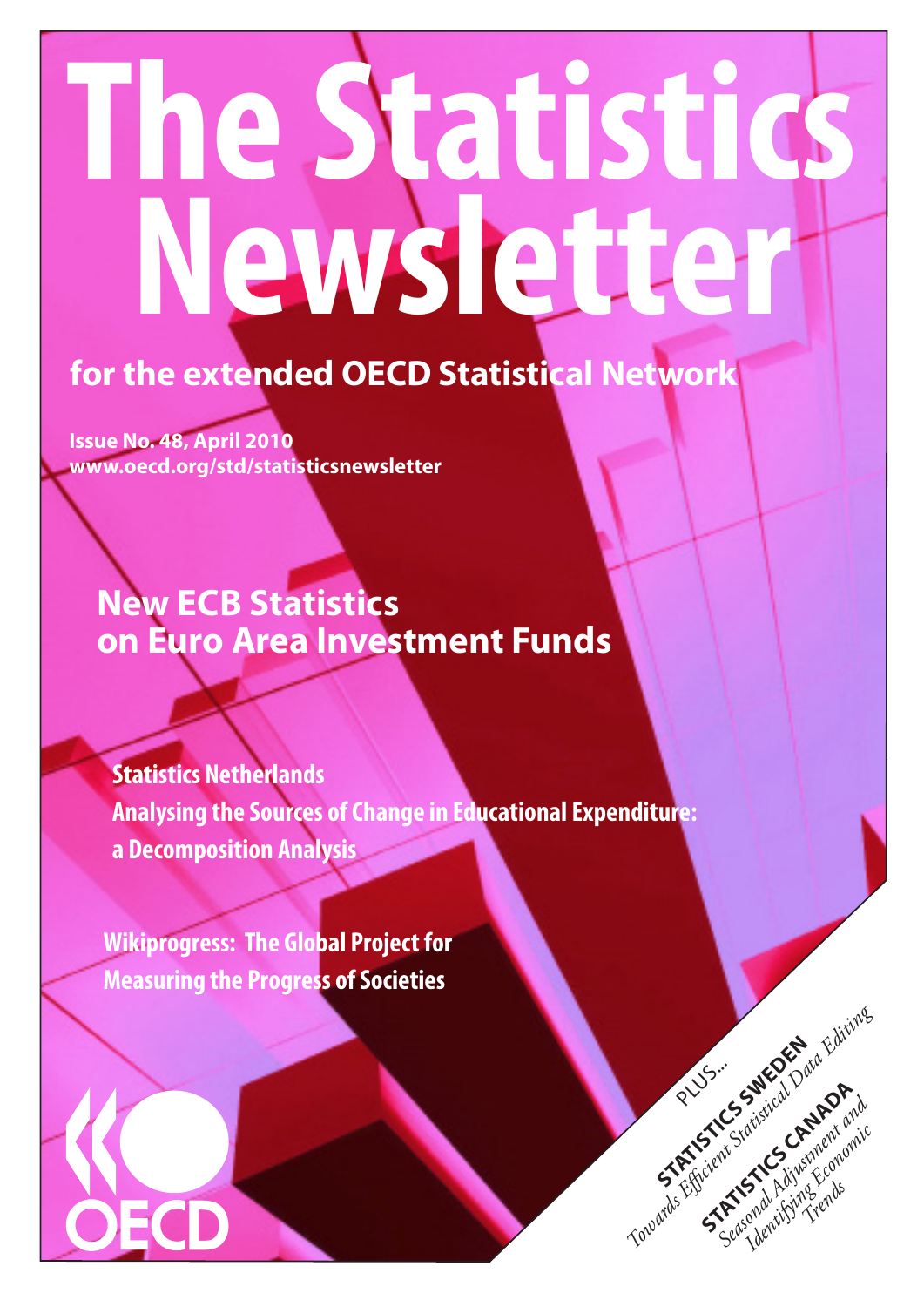# **Contents**

- 3 **Statistics Netherlands Analysing the Sources of Change in Educational Expenditure: a Decomposition Analysis**
- 5 **ECB New ECB Statistics on Euro Area Investment Funds**
- 9 **The Global Project for Measuring the Progress of Societies: Wikiprogress**

10 **Statistics Sweden Towards Efficient Statistical Data Editing - The Swedish Experience** 

- 13 **Statistics Canada Seasonal Adjustment and Identifying Economic Trends**
- 17 News in Brief
- 18 Recent Publications
- 19 Statistics Meetings

The Statistics Newsletter is published by the Statistics Directorate of the OECD

Editor-in-chief: Martine Durand Editor: David Brackfield Editorial assistant: Julie Marinho Technical advice: Sonia Primot Distribution: Martine Zaïda

For further information contact: The Editor, Statistics Newsletter, email : [STD.STATNEWS@oecd.org](mailto:STD.STATNEWS%40OECD.ORG%20?subject=STD%20Newsletter%20)

Readers are invited to send their articles or comments to the email address above. Deadline for articles for the next issue: **02 May 2010**

### Contributors to the issue:

Hugo Elbers and Remco Kaashoek, Statistics Netherlands; Jani Matilainen and Barbara Zupancic, European Central Bank; Angela Hariche, OECD; Anders Norberg, Statistics Sweden; Diana Wyman, Statistics Canada.

### OECD Work on Statistics



What kind of statistics can you find at the OECD? What kind of statistics does OECD work on? This new brochure will help you answer these questions.

Click **[here](http://www.oecd.org/dataoecd/18/49/44652140.pdf)** to download the brochure

or visit www.oecd.org/statistics/oecdwork for more information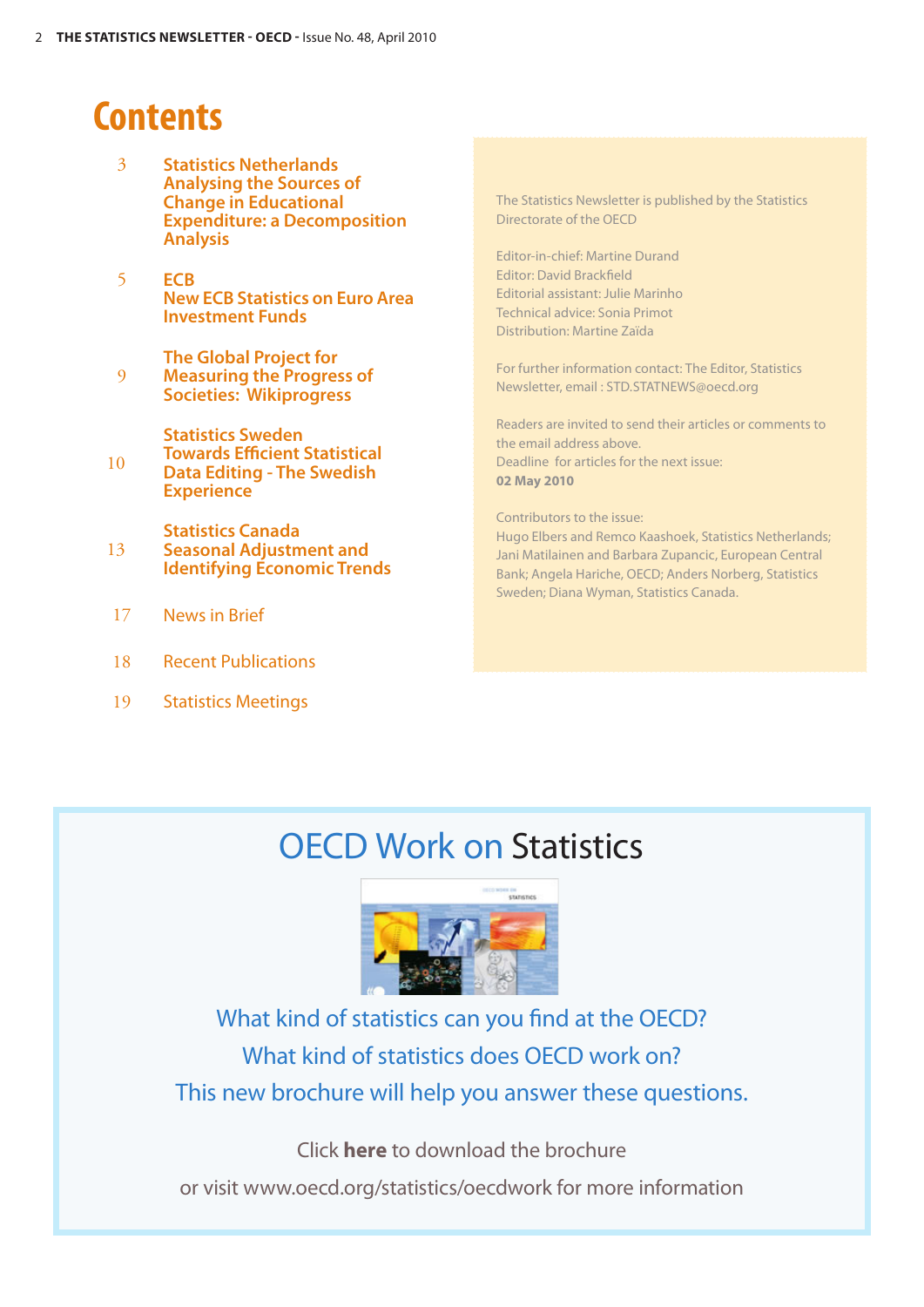### STATISTICS NETHERLANDS ANALYSING THE SOURCES OF CHANGE IN EDUCATIONAL EXPENDITURE: A DECOMPOSITION ANALYSIS

### Hugo Elbers and Remco Kaashoek\*

Statistics Netherlands has introduced a decomposition method to explain changes in spending on education. The method uses predefined factors which changes in expenditure are attributed. This article gives a brief explanation of the decomposition method and a number of results for Dutch expenditure on education for the period 1997-2007.

### **1. A realistic look at spending on education in the Netherlands**

Expenditure on education as defined in this article is the expenditure by public and government dependent educational institutes in their responsibility of providing education and for R&D. The figures are deflated (using the GDP deflator) and expressed in the price level of 2007.

Between 1997 and 2007 real expenditure by public and government dependent educational institutions rose from 20 to 29 billion euro, an increase of 45%. In the same period Dutch GDP increased by 29%, so the total expenditure on education also increased significantly relative to GDP. Statistics Netherlands publishes annual statistics about spending on education. There is an increasing demand for explanations of the changes in expenditures, both nationally and internationally – based on the OECD publication Education at a Glance.

The question 'why' is not unique to this specific statistic, but in general it is not easy to come up with a good answer. There are different lines of approach in describing a 'cause' and mostly it is a matter of analysis rather than statistics. Inevitably the explanations for these changes – as provided by Statistics Netherlands at least – had to be fairly superficial. To provide some more in-depth insight, Statistics Netherlands has introduced a decomposition model with a standard set of indicators which influence the changes in spending on education. Statistics on educational expenditure are generally presented from a total spending and a total funding perspective. We focus here on what drives total spending.

### **2. Decomposing spending on education**

The model starts by a simple breakdown into two explanatory factors: the number of participants taking part in education and the expenditure per participant. These two factors are further decomposed into various underlying indicators. Figure 1 shows all factors and specifies what they have attributed to the total change of spending on education in the period 1997-2007.

The first factor underlying the effect of the number of participants is the demographic change. This accounts for changes in the population numbers per age category during the period investigated. It shows the effect on expenditure because the potential number of participants is increasing or decreasing. The participation rate shows how the potential number of participants translates into actual participants in education. The participation factor is divided further into two parts: absolute and relative participation. Absolute participation shows the effect on expenditure caused by an increase or decrease in percentages in the demand for education in general per age category. Relative participation shows the effect on expenditure caused by changing participation between the different types or levels of education.

In the expenditure per participant two kinds of expenditure are distinguished: the material and the personnel expenditure per participant. Material expenditure refers to investments and current expenditure such as rent and energy costs. The effect of personnel expenditure in the decomposition model depends on the number of employees in education relative to the number of participants and on the average labour costs per employee. The labour costs are further decomposed into the effects caused by changes in wages and changes in other employer's costs. In the wages we distinguish

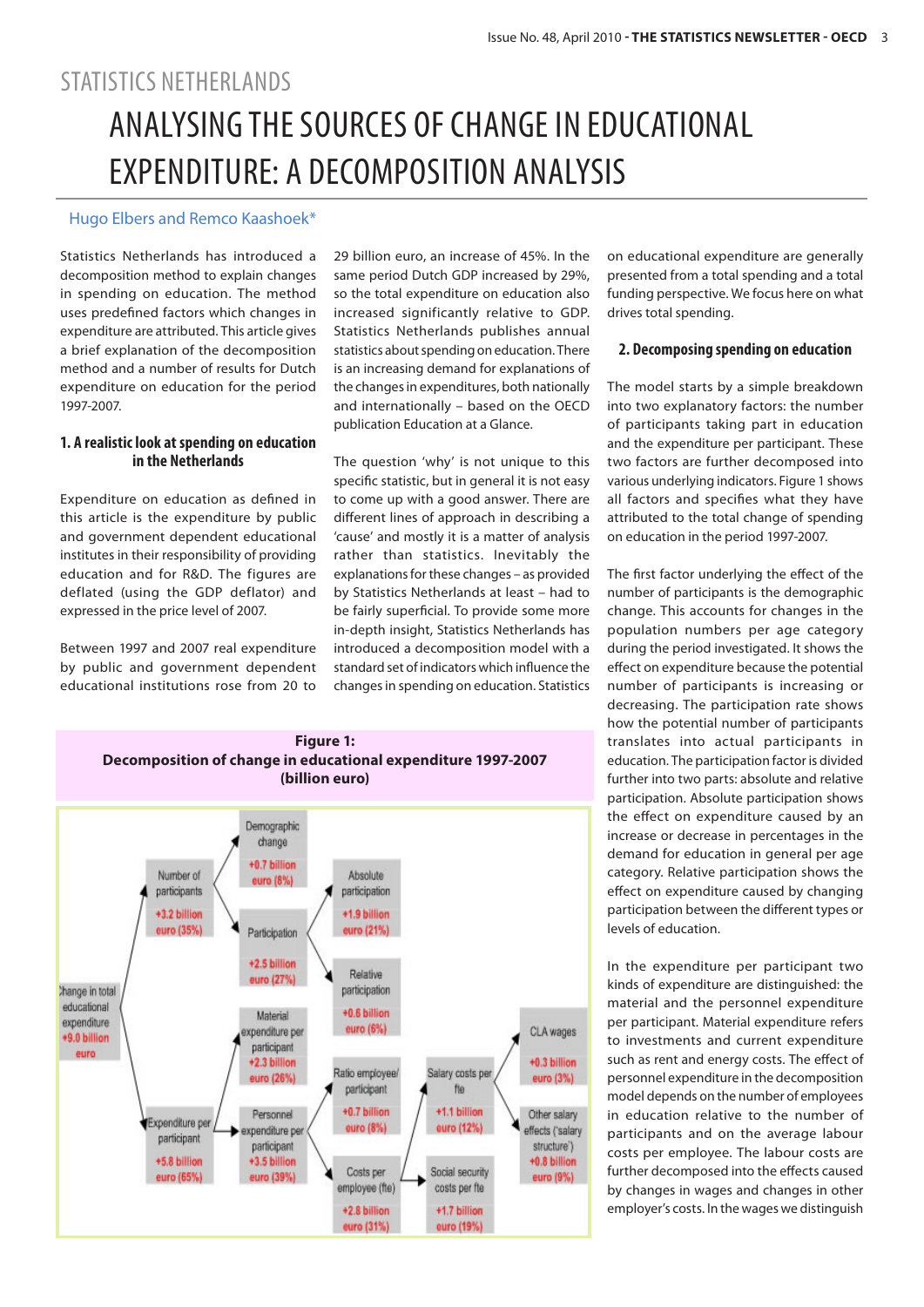#### 4 **THE STATISTICS NEWSLETTER - OECD -** Issue No. 48, April 2010

the effects of collective labour agreements (CLA) and other effects on wages.

The results depicted in figure 1 show that all factors investigated have contributed to the real growth of the expenditure on education. The participation effect gave a substantial impulse due to the increased demand for education in the Netherlands. Almost all components of the material expenditure per participant increased, but two thirds of the total change occurred in secondary education, mainly because of the increased current expenditure in general secondary education. The rising costs per employee (FTE) also played a significant role. This is mainly due to the increased social security costs per employee, of which pension premiums are the most important component.

### **3. Results per level of education**

The calculations presented under subheading 2 show the results for the Dutch educational system as a whole. The decomposition method also allows investigating the trends within the various levels of education. When primary education, secondary education and tertiary education are analysed individually, the results differ from the general view, especially in tertiary level education.

#### 3.1 Primary education

Primary education has contributed 2.9 billion euro to the spending increase. This was caused almost entirely by the increased expenditure per participant. A reduction of the average class size at this level of education resulted in more jobs for teachers and classroom assistants. The effect is visible in the substantial growth of the employee / participant ratio.

#### 3.2 Secondary education

Secondary education has contributed 4.3 billion euro to the increased expenditure on education. Three quarters of this is due to increased expenditure per participant. The material expenditure per participant has increased more than in primary education, mainly because the spending on buildings, hardware, educational tools, rent and energy doubled. Demographic changes played a significant role in general secondary education, while vocational secondary education showed the effects of increased participation. The employee / participant

ratio increased mainly because of the successful efforts to reduce the number of dropouts, resulting in more expenditure.

#### 3.3 Tertiary education

Tertiary education has contributed 1.7 billion euro to the increase in spending on education. Here, the main driving force was the significant rise in student number because the participation rate at this level of education has grown considerably. In the lower education levels the employment expressed in full-time equivalents has grown relatively more than the number of participants. In tertiary education, however, the effect was negative, because the increase in student numbers was not matched by an increase in teaching staff.

#### For further information:

http://www.cbs.nl/en-GB/menu/ themas/overheid-politiek/publicaties/ artikelen/archief/2010/2010-educationalexpenditures-pub.htm

\*Hugo Elbers and Remco Kaashoek both work for Statistics Netherlands.



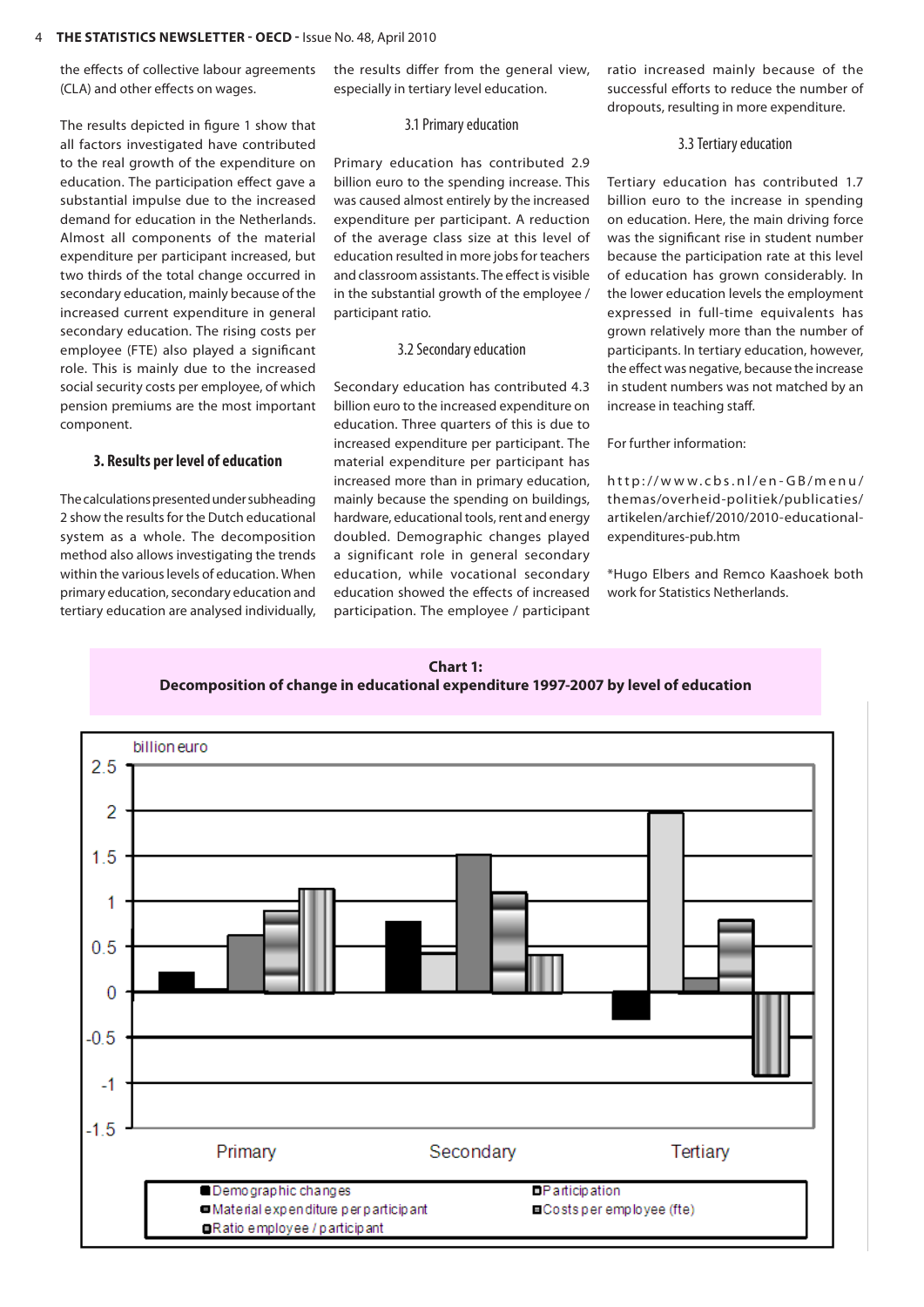### EUROPEAN CENTRAL BANK NEW ECB STATISTICS ON EURO AREA INVESTMENT FUNDS

### Jani Matilainen and Barbara Zupancic\*

### **Background**

Non-bank financial intermediaries have substantially grown in the euro area over the past two decades in terms of financial assets [See Gonnard, E, Kim, E.J. and Ynesta, I. (2008), Recent Trends in Institutional Investors Statistics. Financial Market Trends, OECD 2008.]. Their role in the funding of non-financial corporations is also increasing. As a consequence, non-bank financial intermediaries' balance sheet statistics are becoming more relevant for monetary

analysis and the other tasks of the European System of Central Banks (ESCB). This is also true in view of the steadily growing interlinkages between the various financial intermediaries.

The European Central Bank (ECB) and the European System of Central Banks (ESCB) have developed three sets of statistics for some of the most important sub-sectors of non-bank financial intermediaries (investment funds, insurance corporations and pension funds, and financial vehicle corporations engaged

in securitisation transactions) in order to improve their statistical coverage.

This article presents the new harmonised statistics on the assets and liabilities of investment funds (IFs) resident in the euro area, which the ECB released for the first time in December 2009. These statistics do not per se cover money market funds (MMFs), which form part of the monetary financial institutions (MFI) sector. Data on euro area MMF balance sheets are compiled every quarter. More details on MMFs can be found

### **Table 1: Summary of published euro area aggregates for IF statistics**

|                              |              | <b>Further breakdowns</b>   |              |                         |                         |
|------------------------------|--------------|-----------------------------|--------------|-------------------------|-------------------------|
|                              | <b>Total</b> | Geographical <sup>(1)</sup> | Sector $(2)$ | Maturity <sup>(3)</sup> | Currency <sup>(4)</sup> |
| <b>Assets</b>                |              |                             |              |                         |                         |
| Deposit and loan claims      | Q and M      | Q                           | Q            |                         |                         |
| Securities other than shares | Q and M      | Q and M                     | Q and M      | Q and M                 | Q and M                 |
| Shares and other equity      | Q and M      | Q                           | Q            |                         |                         |
| o/w quoted shares            | Q            | Q                           | Q            |                         |                         |
| o/w IF and MMF shares/units  | Q and M      | O and M                     | Q and M      |                         |                         |
| Non-financial assets         | Q and M      | Q                           |              |                         |                         |
| Remaining assets             | Q and M      |                             |              |                         |                         |
| <b>Liabilities</b>           |              |                             |              |                         |                         |
| Investment fund shares/units | $M^*$        | Q and M                     |              |                         |                         |
| Loans and deposits received  | Q and M      |                             |              |                         |                         |
| Remaining liabilities        | Q and M      |                             |              |                         |                         |

Q: quarterly stocks and transactions; M: monthly stocks; \* including transactions.

1) Domestic; Other euro area Member States (other than domestic); Rest of the World (in the case of securities further broken down into issuers resident in non-euro area EU Member States, the United States and Japan). 2) For domestic and euro area counterparts: MFIs, general government, other financial intermediaries, insurance corporations and pension funds, non-financial corporations, and households.

3) up to one year; one to two years; over two years.

4) euro; total foreign currencies.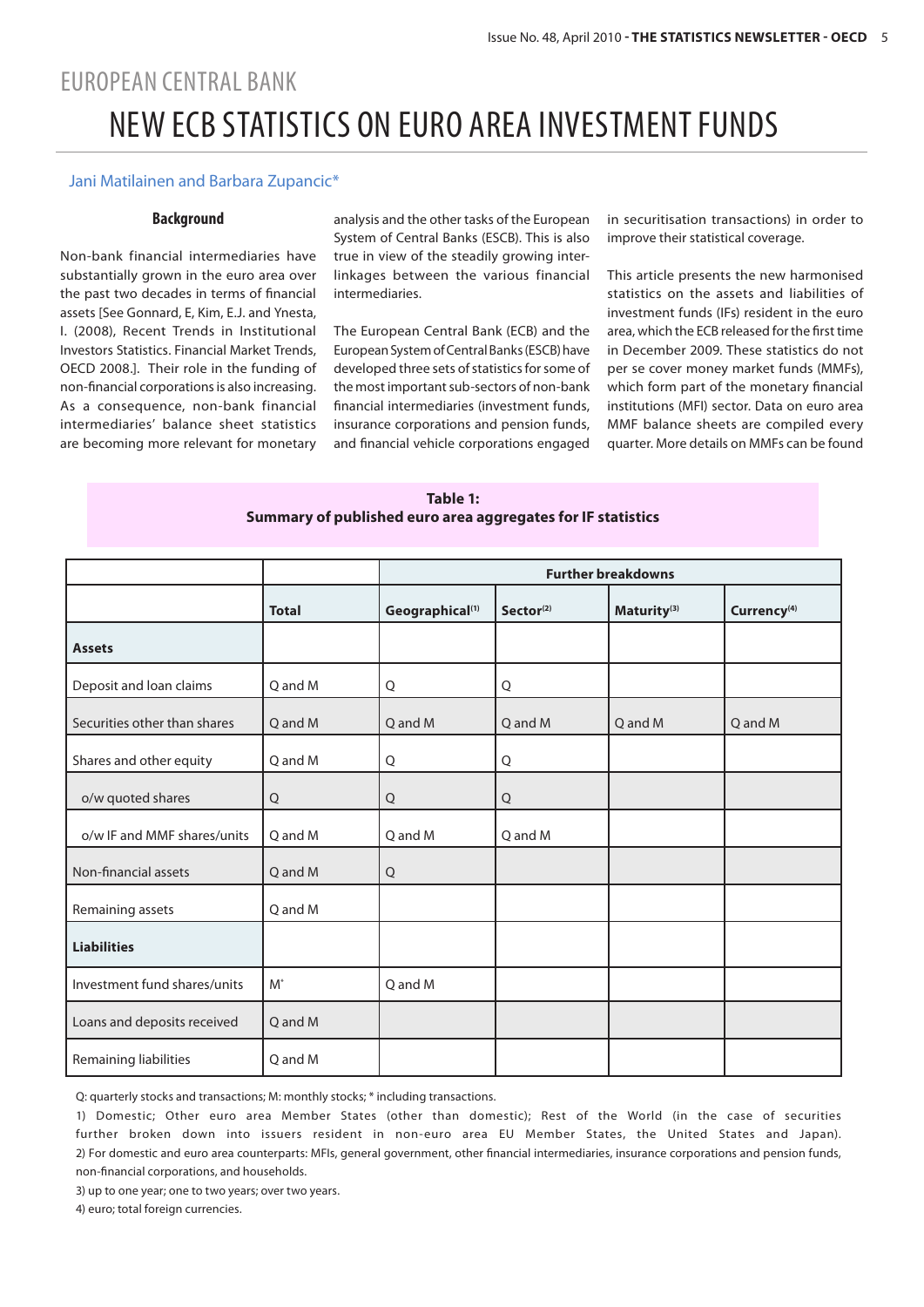



in the statistics section of the ECB's website at www.ecb.europa.eu. These statistics replace the non-harmonised euro area IF statistics that were previously published by the ECB on a quarterly basis. The new statistics provide fully harmonised, complete and timely information at a monthly frequency.

### **Overview of the new euro area investment fund statistics**

The reporting population covers IFs resident in the euro area, including those managed from outside the euro area. Conversely, the statistics do not cover IFs established outside the euro area, even if they are operated by management companies resident in the euro area.

IFs resident in a particular euro area country report data to their respective national central bank (NCB). Regulation (EC) No 958/2007 of the European Central Bank of 27 July 2007 concerning statistics on the assets and liabilities of investment funds (ECB/2007/8). IFs may, subject to the prior approval of the relevant NCB, report their securities portfolio on a security-by-security basis, instead of on an aggregated basis. The NCBs then





**Chart 3:**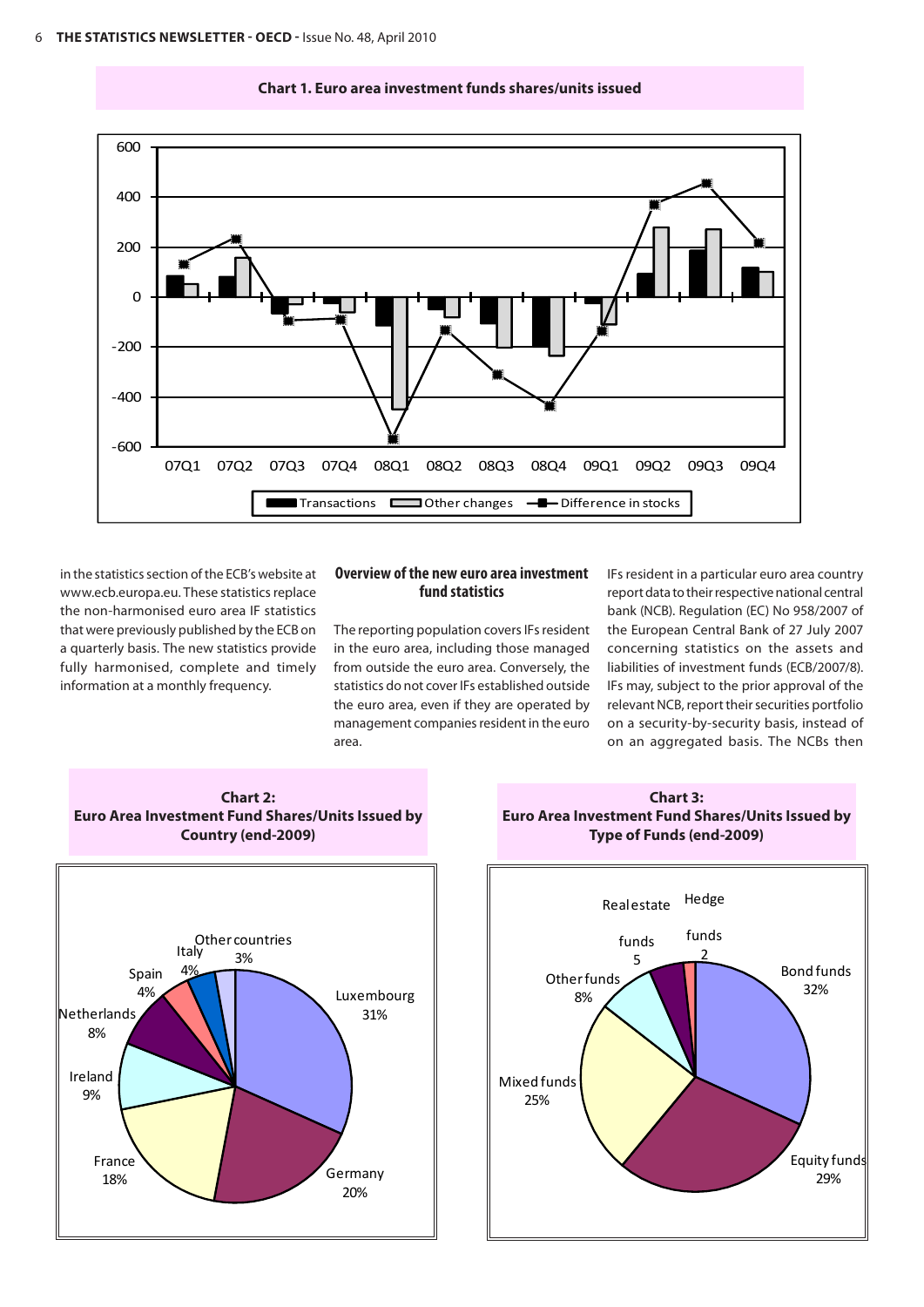compile the necessary aggregates using a common ESCB securities reference database (the Centralised Securities Database), or a compatible local securities database. This reduces the costs for reporting agents and gives more flexibility in aggregating the data. The NCBs compile nationally aggregated statistics and send them to the ECB. Guideline of the ECB of 1 August 2007 on monetary, financial institutions and markets statistics (recast) (ECB/2007/9). The ECB then produces euro area aggregates.

The data published by the ECB consist of statistics on various categories of assets held and liabilities issued by IFs resident in the euro area, broken down by residency and economic sector of the counterpart, by maturity and by currency.

The data cover key variables at a monthly frequency, while more detailed data are provided at a quarterly frequency. In particular, the quarterly dataset contains financial transactions for each asset and liability item, whereas the monthly dataset is mainly based on stock data and transactions are only available for the shares/units issued by IFs. Work is ongoing in the NCBs and further information, such as more detailed monthly transaction data, may become available in the future.

Table 1 summarises the euro area aggregates that are published on a monthly and quarterly basis.

Euro area aggregates for the assets and liabilities of IFs are available for total funds and for the following six sub-categories: equity funds, bond funds, mixed funds, real estate funds, hedge funds and other funds (i.e. breakdown by investment policy). Each sub-sector is further broken down into open and closed-end funds (i.e. by type of fund). The classification criteria for different types of IF are set out in Guideline ECB/2007/9, with further guidance in the Manual on investment fund statistics, May 2009, available on the ECB's website.

The statistics are published with a time lag of around one and a half months after the reference period. The harmonised time series date back to the reference period December 2008. Further non-harmonised quarterly euro area IF statistics are available for the reference periods 1998Q4 to 2009Q2. However, the coverage and definition of the new statistics differ from the previously published IF statistics. Therefore, a direct comparison of the new and old statistics is not always possible. Estimated longer

historical time series consistent with the new statistics will be released in due course.

### **Some characteristics of the euro area investment fund industry**

The value of euro area IFs' total outstanding shares/units stood at EUR 4,959 billion at the end of 2009, up 23% from a year earlier when it stood at EUR 4,038 billion. This development reflects both increases in the prices of assets held by euro area IFs, accounting for around 14 percentage points of the increase, and net issuances of IF shares/ units, representing around 9 percentage points. Significant net issuances were observed in the last three quarters of 2009 (see Chart 1). These include sizeable, specific purchases of investment fund shares by two Dutch pension funds in June and July 2009. However, the net issuances remain positive even without taking these operations into account. This suggests a recovery in the euro area IF industry, following a prolonged period of net redemptions in IF shares/units that started in the third quarter of 2007 and lasted until the first quarter of 2009.

The countries with the largest IF sector, in terms of IF shares/units outstanding, are Luxembourg, Germany and France, which together accounted for 69% of the total euro area at the end of 2009 (see Chart 2). They are followed by Ireland and the Netherlands, adding a further 17% and bringing these five countries to 86% of the euro area total.

Breaking down the issuance of euro area IF shares/units by investment policy shows that bond, equity and mixed funds accounted for a total of 86% of IF shares/units at the end of 2009 (see Chart 3). Hedge funds accounted for a mere 2% of total IF shares/ units. As mentioned above, a hedge fund resident outside the euro area does not form part of the reporting population, even if it is managed from within the euro area, which is often the case in this industry.

As regards the most relevant types of asset, euro area IFs held EUR 2,379 billion worth of shares and other equity (including shares/ units issued by IFs and money market funds) and EUR 2,076 billion worth of debt securities at the end of 2009, which accounted for 44% and 39% of total assets respectively.

The geographical breakdown of the issuers shows that 57% of the shares and other equity held by euro area IFs were issued by euro area residents, mainly other IFs and nonfinancial corporations, with both accounting for around 40% (see Charts 4 and 5). Of the holdings of shares and other equity issued by residents outside the euro area, 44% were issued by the United States and non-euro area EU Member States.

In the case of debt securities, 68% of those held by euro area IFs were issued by euro area residents. Approximately half were government bonds and more than a quarter bank bonds. Bonds issued by other financial institutions and non-financial corporations accounted for another quarter (see Charts 6 and 7). Two-thirds of the debt securities held by euro area IFs and issued by residents outside the euro area were issued by residents in the United States and non-euro area EU Member States.

Dissemination of investment fund statistics The euro area aggregates are published in regular monthly and quarterly ECB statistical press releases. The quarterly press releases contain detailed information on the assets held and liabilities issued by IFs. The monthly press releases show data on total IF shares/ units issued for the different types of fund. The press releases also include data on euro area money market fund balance sheets, which form part of the monetary financial institutions (MFI) population. These enable users to perform analyses on the entire fund industry.

A more detailed set of euro area data, together with explanatory notes, is released to the public in the "Statistics" section of the ECB's website: www.ecb.europa.eu. The Statistical Data Warehouse – the ECB's online data delivery service for statistics – can be consulted on the website: http://sdw.ecb. europa.eu/. The updated statistics are also published in the ECB's Monthly Bulletin, tables 2.9 and 2.10 in the "Euro area statistics" section.

In addition to the euro area aggregates, national data on IF shares/units issued broken down by investment policy and by type of fund are available on the ECB's website. Further national results are published by the NCBs as appropriate.

In parallel to the new statistics for the euro area, several non-euro area EU Member States are implementing the same new statistical standards for collecting and compiling IF statistics as part of their preparation for future membership of the euro area.

\*Barbara Zupancic is Senior Economist-Statistician and Jani Matilainen is Economist-Statistician, European Central Bank.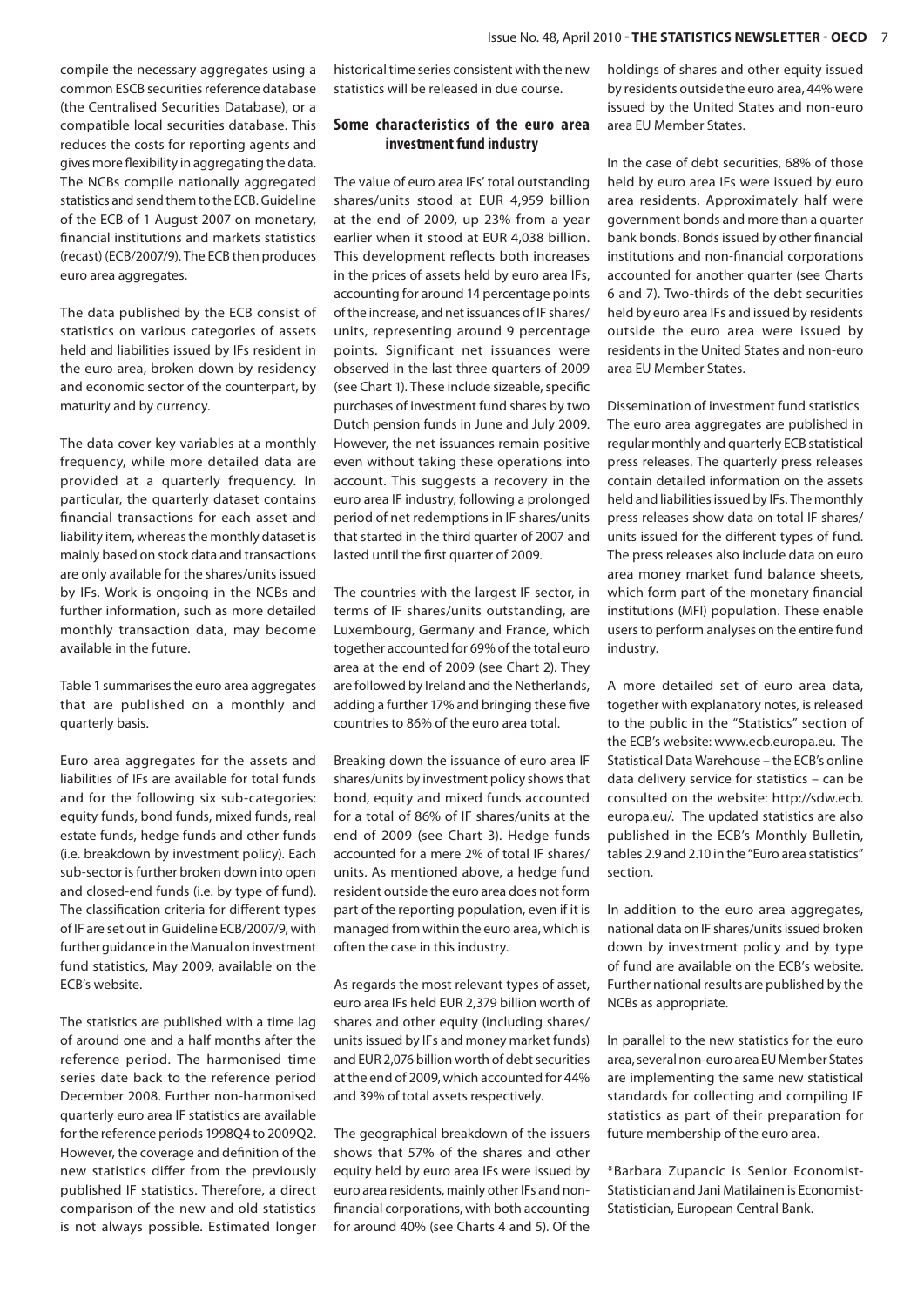**Chart 4: Geographical breakdown of Euro area IF holdings of shares and other equity (end-2009)**













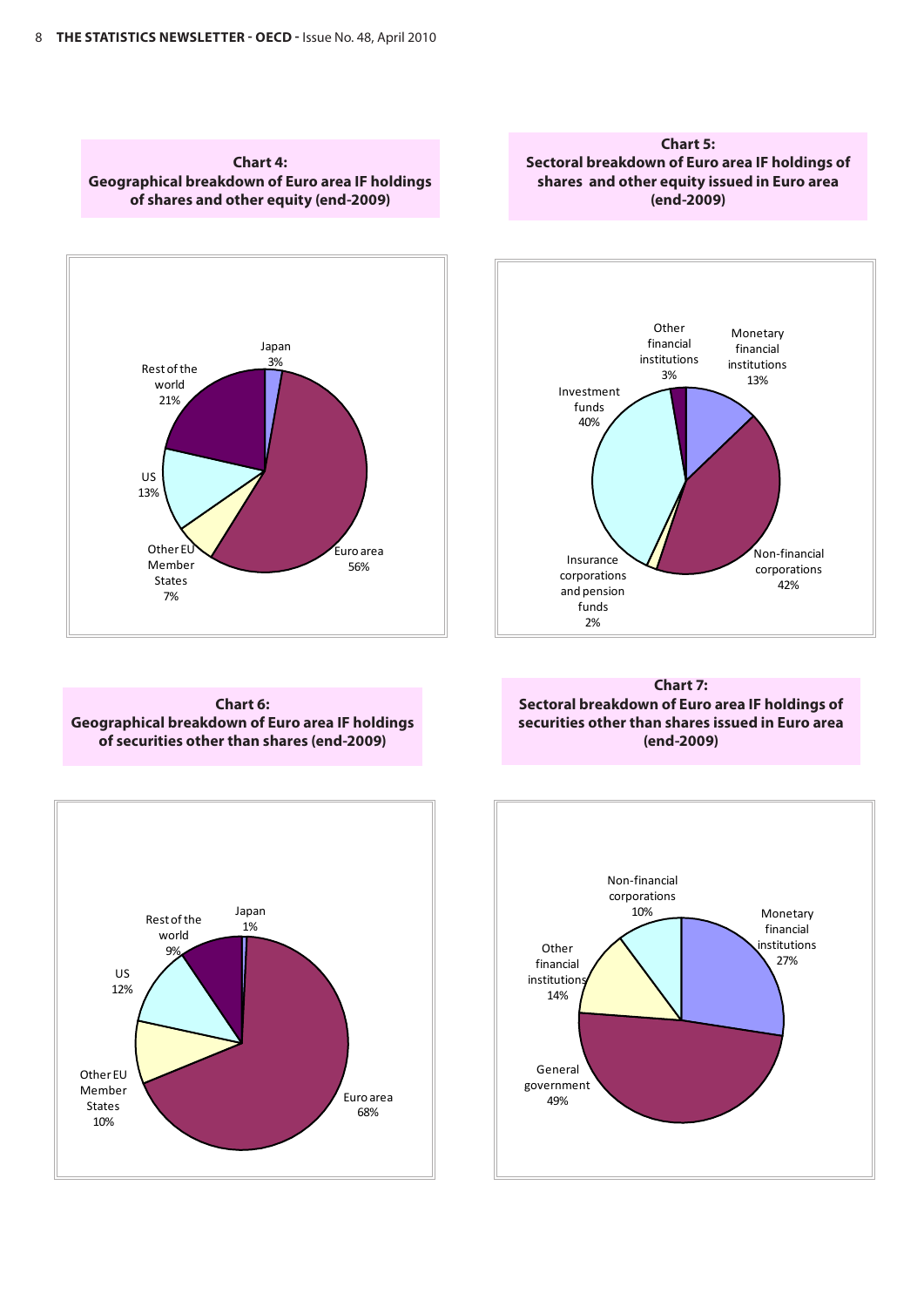### THE GLOBAL PROJECT FOR MEASURING THE PROGRESS OF SOCIETIES **WIKIPROGRESS**

### Angela Hariche\*, OECD

The Global Project for Measuring the Progress of Societies fosters the development of economic, social and environmental indicators to provide a comprehensive picture of how the well-being of a society is evolving. It also seeks to encourage the use of indicators to inform and promote evidence-based decision-making, within and across the public, private and citizen sectors. The project is open to all sectors of society and particularly invites members of civil society to get involved, building both on good practice and innovative research work.

In October 2009 at the The 3rd OECD World Forum on "Statistics, Knowledge and Policy" Busan Korea, the Global Project announced the launch of www. wikiprogress.org, which provides a unique forum for sharing data and analysis on the measurement of environmental, social and economic well-being and communicating these tools to policy makers and the wider public. Developing better indicators and awareness is not enough. We also need to ensure that the measures become widely used, and widely understood – not just by statisticians, but by all those interested in societal progress.

**We invite the OECD statistics community** to go to wikiprogress and become a part of the community for societal progress by sharing in initiatives, best practices and data. [Wikiprogress.stat h](http://webtestdmz.oecd.org/wbos/)as also just been launched which is bringing together progress-related data into one place. Examples of such data currently include The Happy Planet Index and the Global Peace Index.

### **Friends of the wiki**

The Friends of the wiki are an informal advisory board who are closely related to the wiki and advise on data, editorial, quality assurance, multimedia and IT issues.

### **Recent contributions by the friends include:**

Ruut Veenhoven, Director of the World [Database of Happiness](http://worlddatabaseofhappiness.eur.nl/), contributed a full country study on happiness in 159 countries. See [Happiness in Argentina](http://wikiprogress.org/w/index.php/Happiness_in_Argentina).

"And the OECD has firmly embraced the web 2.0 revolution. I am pleased to announce the launch of Wikiprogress, a website especially designed to share and undertake analyses of progress, and disseminate this knowledge worldwide".

Remarks by Angel Gurría, OECD Secretary-General, during the OECD World Forum, Busan, Korea, October 2009

Gene Shackman, Ph.D., Applied Sociologist for The Global Social Change Research Project contributed a dataset to wikiprogress.stat called is "[Is life](http://wikiprogress.org/w/index.php/Is_Life_Getting_Better) [getting better](http://wikiprogress.org/w/index.php/Is_Life_Getting_Better)" which includes a series of indicators from different sources for the measurement of progress. The project is also preparing a series of pamphlets which discusses measuring progress, and the issues involved in measuring progress.

Anat Itay, Project Leader of [Israel's](http://wikiprogress.org/w/index.php/Israel) [Progress Index,](http://wikiprogress.org/w/index.php/Israel) contributed an article on Israel's Progress Index, which is the leading project of the Israeli Society for Sustainable Economics, and marks its development to national economicenvironmental-social decision making. The goal of the project is to establish an index for progress and quality of life (QOL), and promote it as a central tool for decision making in Israel.

Wiki statistics (as of 29 March, 2010)

# of registered editors – 210 # of articles – 489 # of edits in articles – 6766 # of visits in March – 2515 with 15,205 page views # of data sets - 6

### **Call for country studies**

We are looking to improve the articles on Italy, France and India. If you know of indices or other initiatives that are measuring progress in these countries or would simply like to improve the page, please log in (or register) and start editing. The administrators and the friends of the wiki will do a light quality assurance process after you have edited.

We are actively looking for new community members in the movement for progress in terms of editors, data sharing, multimedia, quality assurance, etc.

If you would like more information, please feel free to contact angela.hariche@oecd.org

\*Angela Hariche, Project Manager, OECD.

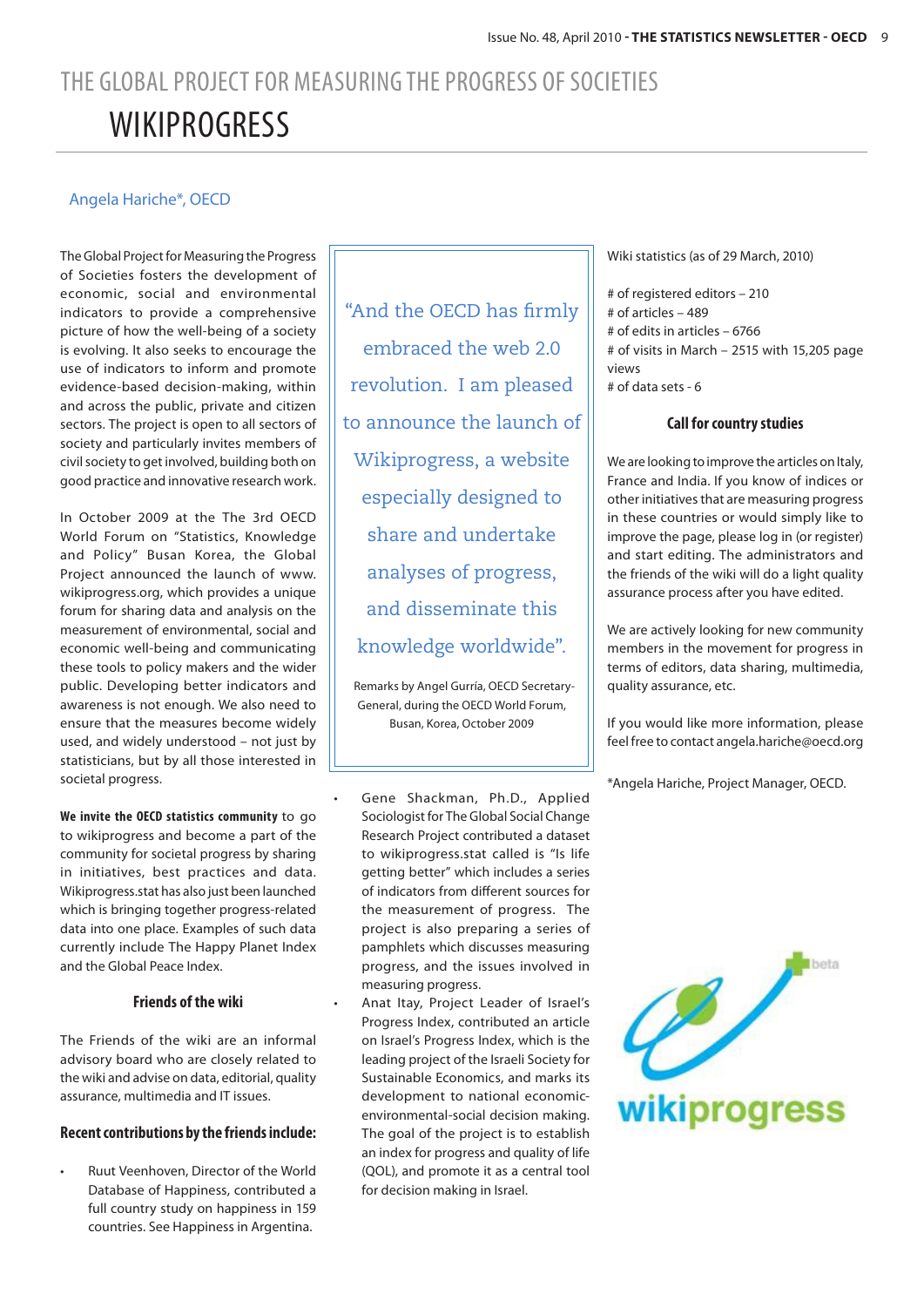# STATISTICS SWEDEN TOWARDS EFFICIENT STATISTICAL DATA EDITING: THE SWEDISH **EXPERIENCE**

Anders Norberg\*

Statistical data editing is a resourcedemanding process in business surveys. A 2004 study at Statistics Sweden demonstrated that around one third of resources were spent on editing (somewhat more for annual and periodic surveys than for monthly and quarterly surveys). Most resources were spent on the traditional editing of micro data.

The use of web-questionnaires makes it possible to include some form of editing for respondents at the point of data capture. In fact, many respondents today expect to meet "intelligent" communication via the web. So far, most such systems lack techniques to store process data (paradata) from the response process. Output (macro) editing is another sub-process that has the potential to be improved and to be more important. Output editing can detect errors introduced in the production and compilation processes. When resources can be released from the large micro editing process, some of these same resources should be invested into these two types of editing.

### **The role of editing**

A new role of editing is slowly being implemented at statistical institutes. Its focus is on collecting process data on problem areas and causes of errors in the measurement process. These data will provide a basis for a continuous improvement of the measurement process and the whole survey vehicle in general. The old paradigm, "…the more and tighter the edit checks and re-contacts, the better the quality", should be replaced [Granquist, L. (1997) "The New View on Editing" International Statistical Review]. However, when editing primarily is quality control of the measurement process, it is still needed to adjust (change/correct) significant errors in the current survey round and to contribute to quality declarations.

The role of the query edit checks should be designed to focus on errors influencing the estimates. The effects of the edit checks should be continuously evaluated by analysis of performance measures, which the editing process should be designed to produce. The software SNOWDON-X developed jointly

by the UK Office for National Statistics and Southampton University of the UK, is a good tool for this.

Editing staff debriefing is a method for collecting and analysing information on problems the respondents report from notes and contacts. At Statistics Sweden editing staff working on a particular survey meet and discuss their experiences in presence of a moderator from the Unit for Cognitive Methods. The purpose is to find out how the respondents understand the questions, which questions are problematic and what kind of error indicators are turning up in the editing process. As such, although the editing staff debriefings are a qualitative technique in nature, they can provide ideas about how common certain problems arise.

Good methods, generic IT-tools and a structured collection and analysis of process data have the potential to give better meaning to the editing job and provide for a better working environment for the editing staff. This manpower-demanding work will be easier to plan for in the business surveys area

log(Suspicion)

**Simultaneous significance editing of foreign trade statistics by suspicion and potential impact**

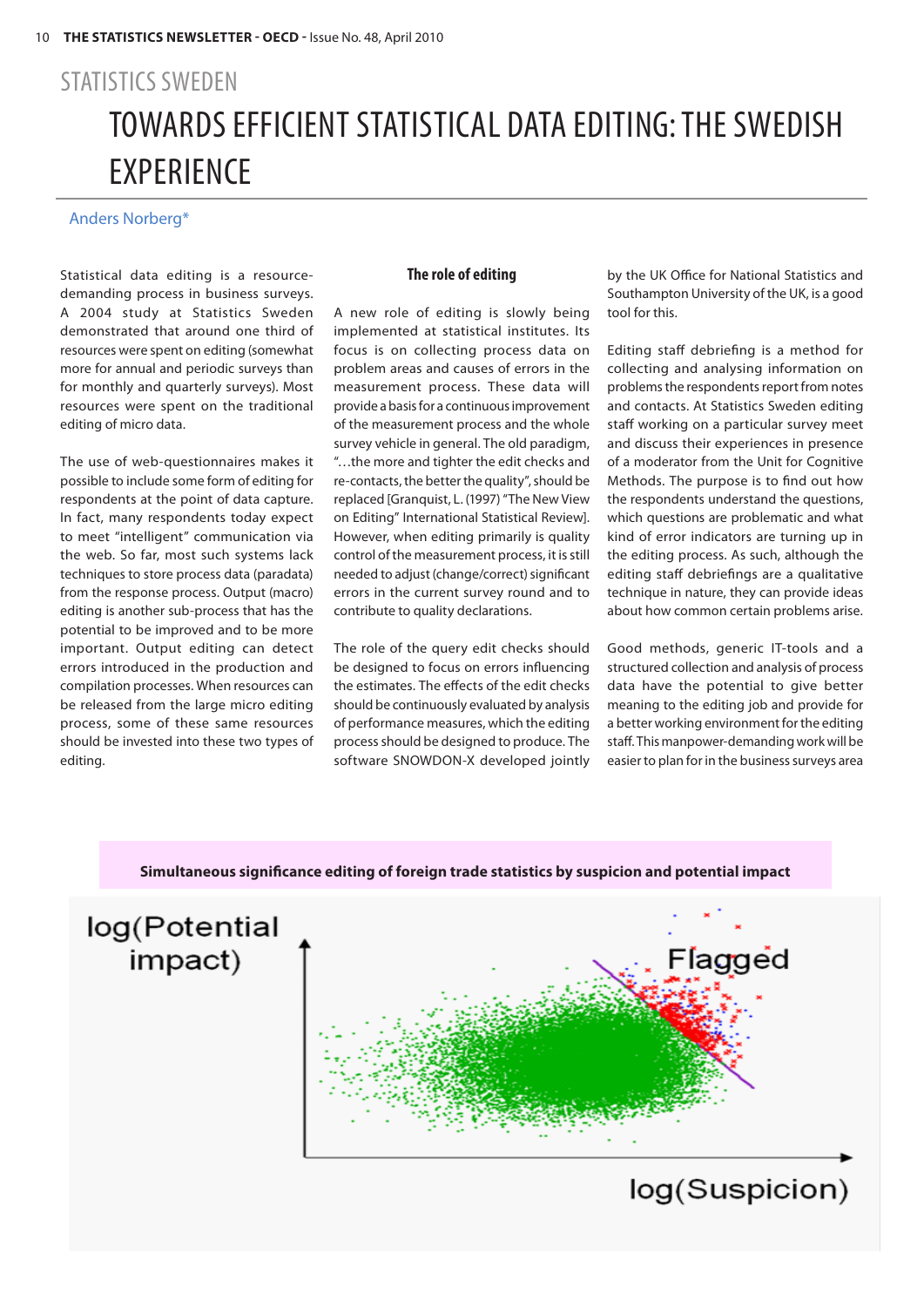

### **Input data, production of statistics and use of statistics**

as staff can work with and on several surveys collectively once they are well acquainted with the new IT editing tools. The editing staff will not have to contact or re-contact as many respondents (some annoyed) that have considered their delivered data (questionnaire) to be correct in the first place. This will happen when high hit rates of edit checks become part of the quality process.

### **Selective / significance editing**

Traditional edit checks often only focus on "suspicion" towards a unit's value for a single variable. Flagged data are suspected whereas un-flagged data are accepted. There is a dichotomisation (in other words, the data have been divided into two opposing groups) of suspicion. Selective editing is a procedure which targets only some of the flagged variables or records that failed at least one edit check for manual review. This selection is based on the potential impact on estimates from the suspected error.

We see the dichotomisation as a waste of information when it is possible to measure suspicion on a continuous scale. The suspicion grows with the distance from the expected a priori distribution of the un-edited variable value. Suspicion and potential impacts can be treated simultaneously to form a score in significance editing. In foreign trade statistics the statistics produced are values of imports and exports and consequently the potential impact of a suspected error is expressed as an error in transaction value. Suspicion for the record is based on price per quantity, and

as these two have a poor correlation both dimensions are important.

### **Respondents, producers and customers**

One erroneous input data value can have an impact on several output statistical values. This is so when output is spread by more than one variable, for example when wages are presented by industrial sector, gender and occupation. Here, as in design in general, it is necessary that the national statistics institute can assess the quality demands of each output table from the users point of view.

Suspicion on a data value yjkl can be estimated by a variety of robust methods and from the saved edited "cold" data. The potential impact on statistical output, if input data is erroneous, is the difference between the received data value and an expected/ predicted value, weighted according to the estimation formula.

We have adopted the concept of relative pseudobias (RPB) to evaluate the quality of editing. This bias of an estimate is due to the follow-up of only a selected subset of input data (assuming that there are some errors left in the output data): the bias is analysed relative to the standard error of the estimate. A 20 percent RPB has little contribution to the total error in most statistics.

#### **Generic tools**

Tests of selective/significance editing were performed for nine of the most editing intensive business surveys in 2007 at Statistics Sweden. We saw likely efficiency gains and likely cost reductions. We also realised that the introduction of new methods demand intensive testing in every specific survey because of the variation between the surveys regarding data structure, users demands of the statistics, etc. Generic tools for editing must therefore be very flexible to be able to deal with these different situations.

The method and the IT tools for flagging of incorrect or suspected data values through traditional, selective and significance editing at Statistics Sweden is called SELEKT. Necessary parameters, several of these can be set to the default values, are stored in a table with the module PRE-SELEKT and need to be maintained on a regular basis. PRE-SELEKT also computes expected/ predicted values and measures of variation on cold deck data to be used in the edits. AUTO-SELEKT calculates scores according to the parameter table, indicating the expected impact on all important output. In a laboratory environment and supported by modules in PRE- and AUTO-SELEKT, tests will be undertaken before implementation and up-dates to surveys to evaluate the earlier production rounds.

Expected/predicted values and variation are computed for homogenous groups. These may, but need not, correspond to strata or domains of study. In SELEKT, the groups can be formed by a set of auxiliary variables, the detail of classification (number of digits) and a fixed minimum number of observations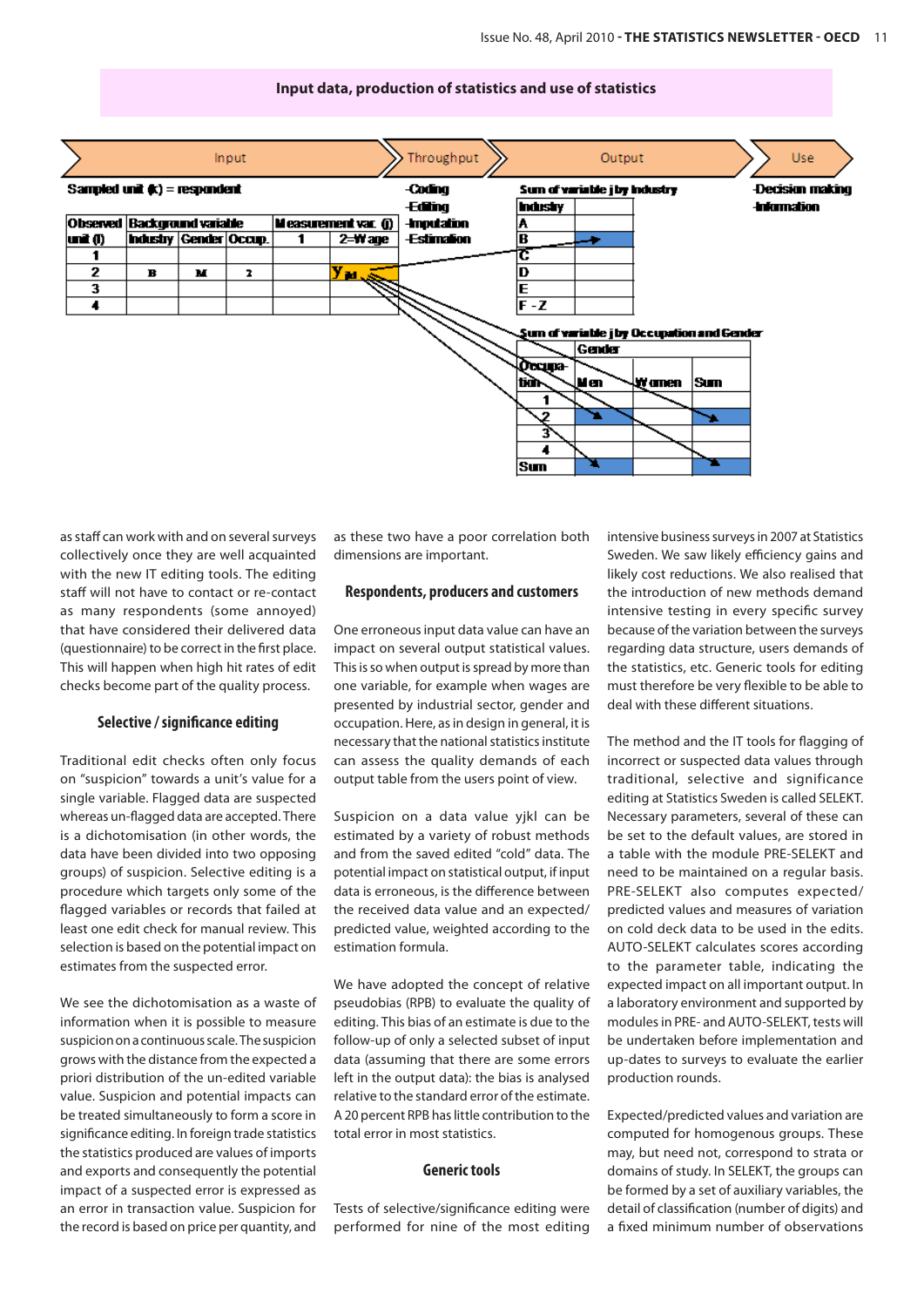#### 12 **THE STATISTICS NEWSLETTER - OECD -** Issue No. 48, April 2010

required for the computation. Estimation of totals, functions of totals and their estimated standard errors is done by a generic tool, outside the 'selekt' family. Several different types of software can undertake this calculation, Statistics Sweden uses its own software: CLAN.

EDIT is the tool editing staff use to followup flagged items. To be generic it must be flexible for different types of survey data. In this sense EDIT will have a standard interface, a windows look with a lot of tabs, functionality that presents all of the

information needed such as previous data and analysis thereof, register data look-up ability, etc. It must also be possible to ask SELEKT to check a specific batch of data and this needs to be undertaken quickly.

Process data are generated in an ongoing process. They can be used both for continuous monitoring and for analysis and evaluation in order to improve the production cycle and reach an optimal resource allocation.

The first version of the SELEKT software is in place to begin the implemented phase.

Prototype versions have been implemented and tested in a few surveys to date. Experience will bring us forward to efficient editing. A new project, TRITON, aiming to make all tools for several current processes in data capture and data processing communicate with others has just started at Statistics Sweden.

\*Anders Norberg is a Senior Statistician at Statistics Sweden.

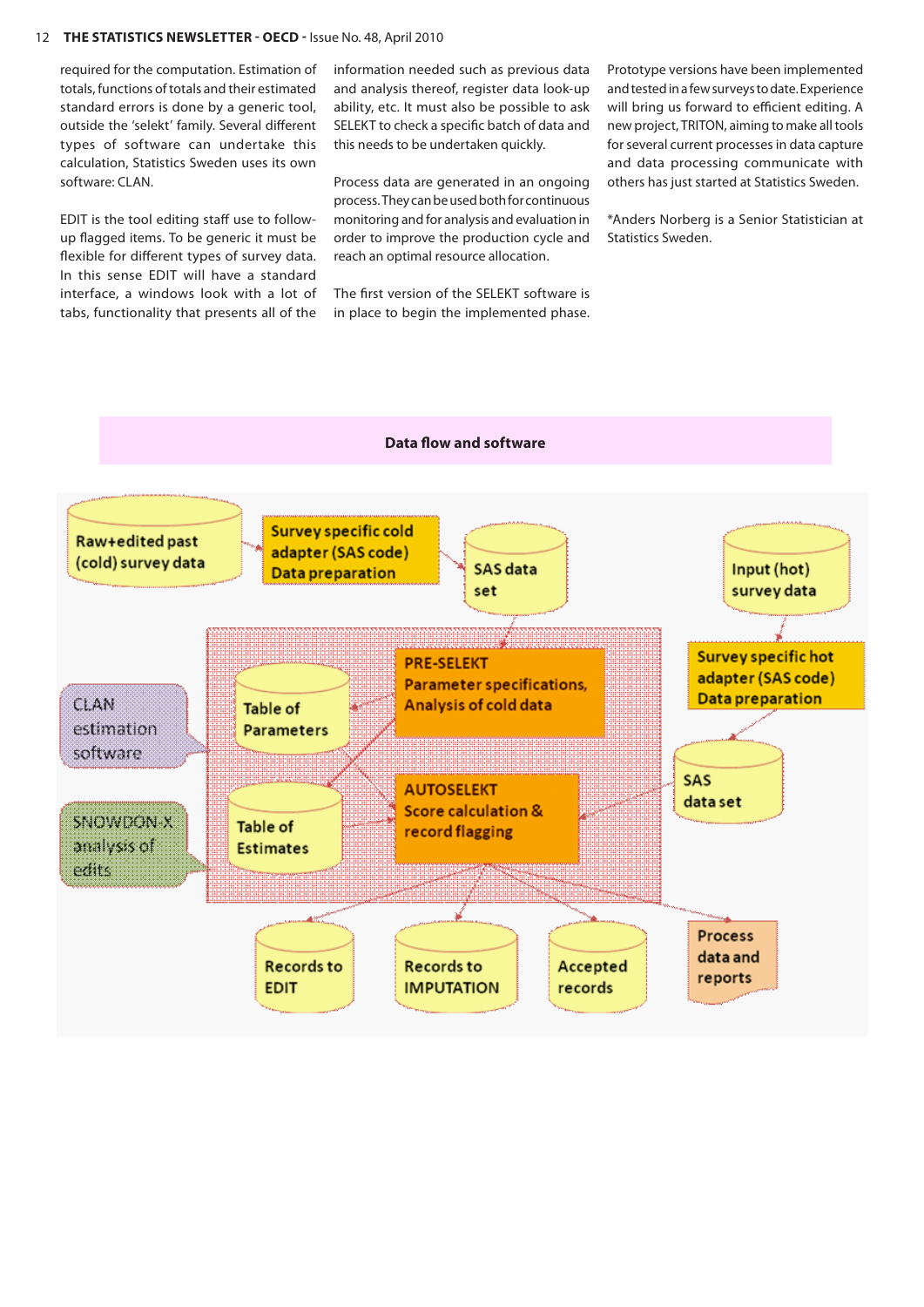# STATISTICS CANADA SEASONAL ADJUSTMENT AND IDENTIFYING ECONOMIC TRENDS

### Diana Wyman\*

### **Overview**

There has been heightened interest in understanding the movements in monthly and quarterly economic data as a result of the recent recession. This makes a review of the basics and the subtler aspects of seasonal adjustment both timely and relevant for analysts who are grappling with the repetitive ups and downs and added volatility of the unadjusted data. This article aims to explain seasonal adjustment and highlight how seasonally adjusted data help analysts home in on the underlying economic trend.

Most examples will use Canadian data. Given the four distinct seasons and highly variable weather in Canada, accounting for "typical weather patterns" means that seasonal swings are more pronounced in Canada than other major countries. Because of the importance of seasonality in Canadian data, Statistics Canada has been a leading force in the statistical community in the development of seasonal adjustment.

### **The Basics**

The unadjusted data can be broken down into four elements: the long-term trend (T), the cyclical component (C), the irregular component (I) and the seasonal component (S). Of these, the cyclical component, or business cycle, is the focus of current economic analysts, as it is movements in this component that show whether the economy is contracting or expanding and at what rate. The long-term trend is a relatively stable component, changing gradually to reflect phenomenon such as demographic change. Because it has little effect on short-term movements, it is grouped with the cyclical component to form what is called the trendcycle. The two remaining components are those which obscure the current status of the trend-cycle – the seasonal and irregular components.

The seasonal component refers to the recurring fluctuations in economic data that occur as a result of "average" weather, holidays and calendar norms within a year. Retail sales are one example of a series that exhibits a clear seasonal pattern. In the unadjusted retail sales data shown in Figure 1, January sales fall nearly onequarter on average after December and then drop a bit further to their yearly low in February. Retail sales then rise throughout the spring and summer as milder weather encourages shoppers and drivers to venture out. Sales dip as cool weather returns, before shooting upward in November and December when holiday shopping is in full swing.

The irregular component encompasses the random element introduced by unexpected events. One recent example of an irregular component occurred as a result of the Toronto municipal strike in July 2009. The stoppage in the approval of building permits led to a large decline in the number of permits issued in July and a subsequent recovery in the autumn as the city caught up with the backlog of applications. More frequently, unscheduled maintenance, labour strikes, or atypical weather are reflected in this component.

#### **Adjusting for seasonality**

The concept of "seasonality" is not limited to the effect of changing seasons. It encompasses any regularly recurring movements in the unadjusted data. There are three parts to seasonal patterns: the climatic (weather-related) effect; the institutional component; and the calendar effect. Only the first part, the climatic effect, reflects the change in economic activity resulting from recurring weather changes of the four seasons; for example, the drop in agriculture following the autumn harvest. The second part, the institutional component, refers to industry-specific norms, such as regular annual vacations and scheduled shutdowns, and statutory holidays. The impact of Christmas, which fuels retail sales through November and December, is one example.

The third part of seasonality, the calendar effect, relates to the composition of the calendar. The main calendar effect is the trading day effect, which refers to the

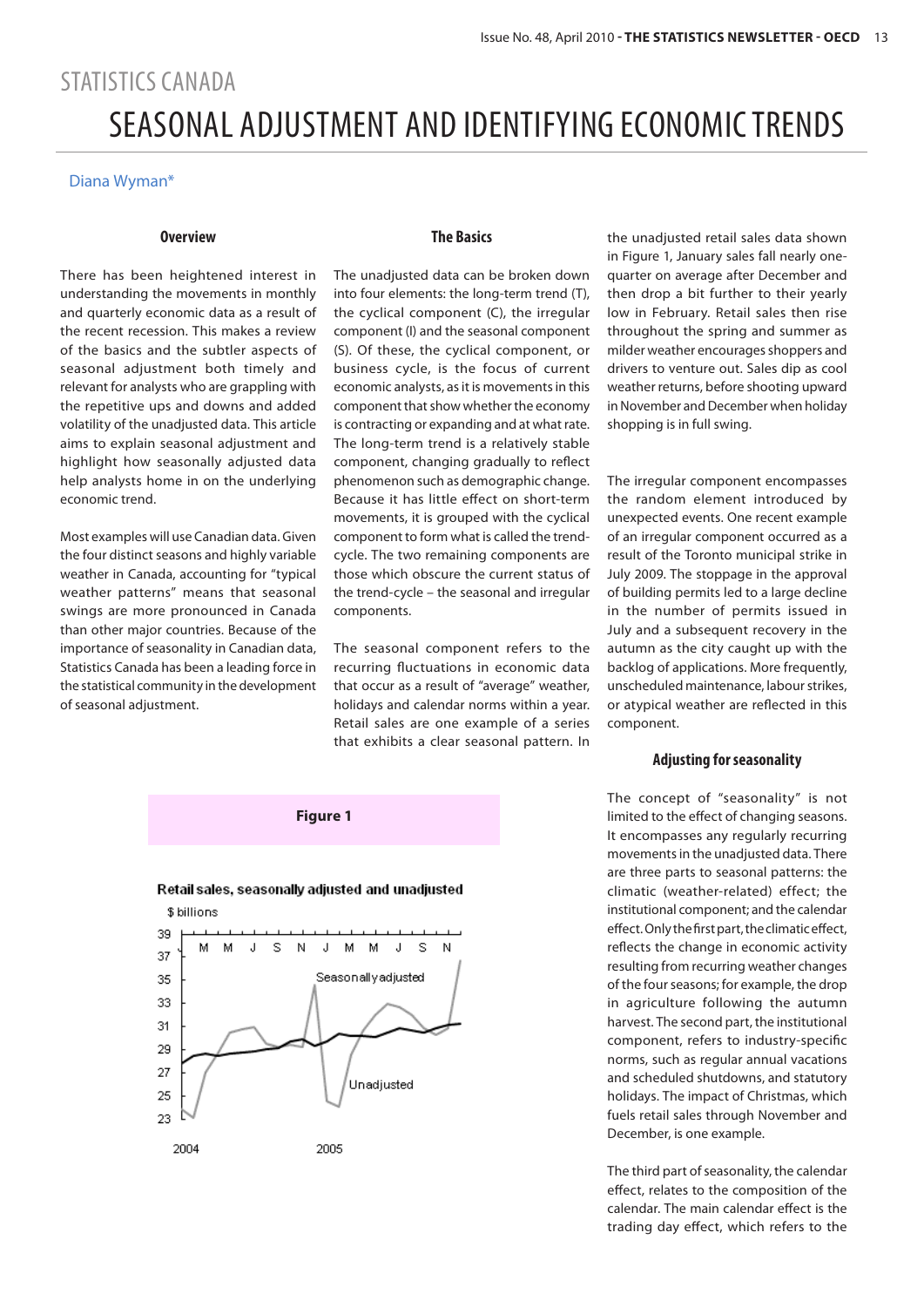



#### **Figure 2a Figure 2b**



variation in the number of days in a month (for example, unadjusted retail sales data are lower for February relative to the other months, which have 30 or 31 days) and the distribution of particular week days in a month. For example, retail sales are highest on Saturdays. A month of unadjusted retail sales data with five Saturdays as opposed to four may seem to indicate that there has been an improvement in sales even though demand was unchanged. The switching of Easter between March and April is another calendar effect, shifting sales and output between the two months.

Seasonally adjusted data are the unadjusted (or 'raw' in the lingo of statisticians) data with an estimate of these regularly recurring effects removed. This estimate is based on the patterns observed in the past. Seasonal adjustment entails estimating the usual monthly seasonal pattern, which is reflected in the seasonal factor. The seasonal factor is expressed as a ratio of the monthly seasonally adjusted data and the monthly unadjusted data for that month. This is the case only for series for which a multiplicative model of seasonal adjustment, the most common, applies. An additive model is used for series such as the change in inventories where negative numbers occur. Dividing the original series by this factor yields the seasonally adjusted series. Seasonal factors for a given month can be greater or less than 1.0. For example, retail sales in December are typically 15% higher than those in an average month, as indicated by its seasonal factor of 1.15. January's sales are below average, as indicated by its seasonal factor of 0.82, which shows that sales are usually about 18% less than an average month.

#### **Seasonally adjustment and volatility**

While the seasonal component is the most consistent source of volatility in the unadjusted data, there is a common misunderstanding that data that are seasonally adjusted reflect only the underlying trend. Seasonal adjustment does not remove all seasonal effects but rather the 'average' seasonal pattern determined by observing the past.

Shifting seasonality, which refers to the movement of a seasonal pattern into a new time period or a change in the magnitude of a seasonal pattern, is not addressed immediately by seasonal adjustment. One reason for this is that a new seasonal pattern may not obviously be a pattern until it recurs several times. Until then, shifting seasonality is reflected in the irregular component. The introduction of retail gift cards provides one example. As a result of their adoption as Christmas presents, gift cards dampened the rise of retail sales in December as well as the fall in January as the purchase of the gift card is included in retail sales when the gift card is redeemed.

Also, though there is a weather component to seasonality, not all weather-related changes are seasonal. For example, a prolonged heat wave may increase seasonally adjusted energy use as the seasonal factor reflects 'average' weather as determined by that observed in past years. Any divergence from this norm will remain in the seasonally adjusted data,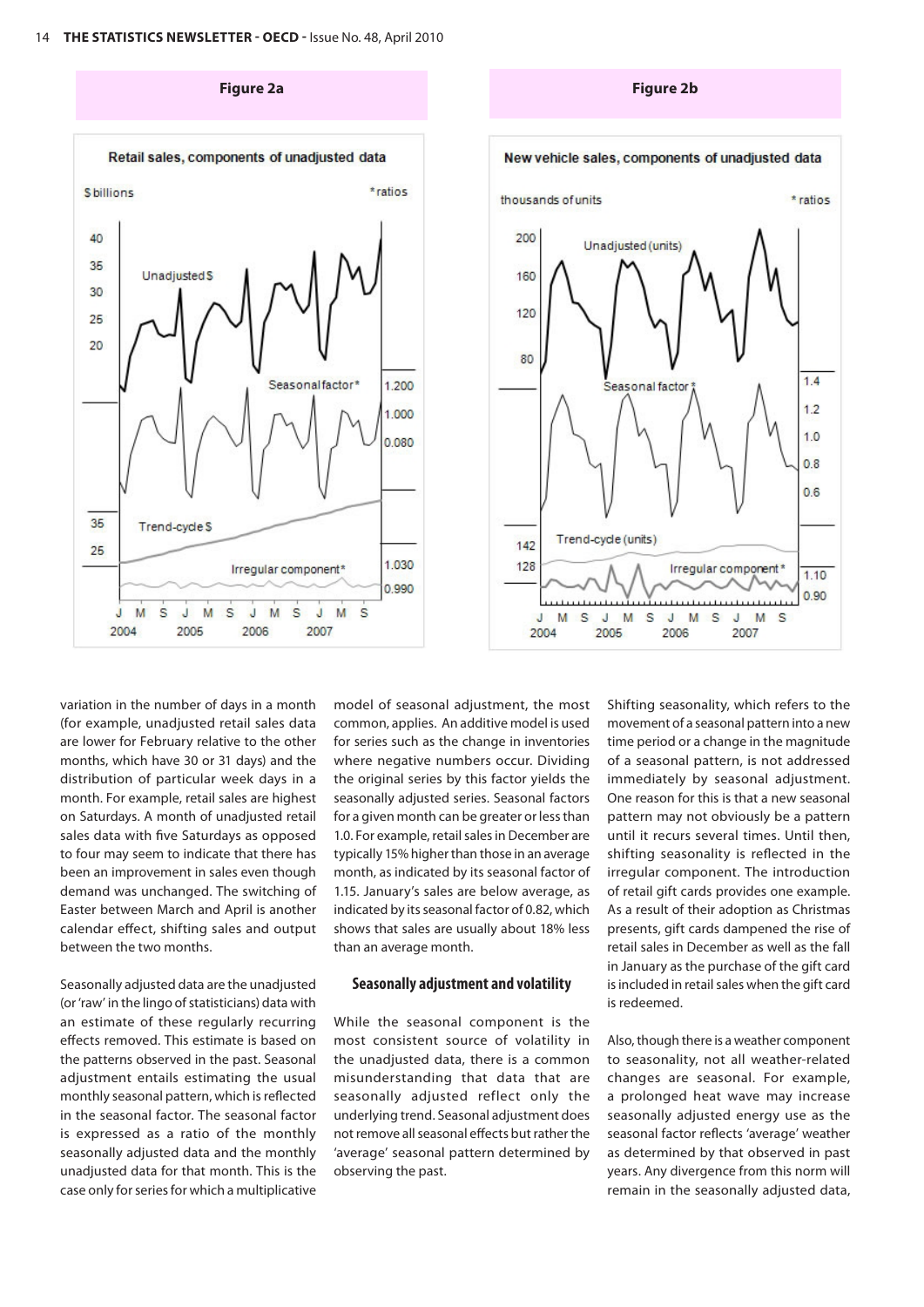

as part of the irregular component. In most months, the seasonally adjusted series is a good indicator of the movements in the trend-cycle. However, when there are large changes in the irregular component, the seasonally adjusted series diverges from the trend-cycle.

The irregular component is always present in seasonally adjusted data and can produce a large amount of volatility in any given month. The magnitude of the irregular component varies among different economic series. This is demonstrated in Figures 2a and 2b, which show the unadjusted data for monthly retail sales and new vehicle sales and their breakdown into their seasonal, irregular and trend-cycle components. Monthly (or quarterly) movements in the irregular component can even exceed changes in the trend-cycle as in the case of new motor vehicles, partly due to the recurring use of rebates and other incentives to purchase. In comparison, the irregular component of retail sales is relatively small, and its trendcycle is much smoother.

In addition to the irregular component creating challenges for analysts, the trendcycle itself can be a source of volatility. Since the economy contracted sharply in late 2008, data users have keenly followed short-term changes in the economy and found themselves wading through many volatile datasets. For example, unadjusted retail sales in December 2008 were below those of May 2008, a rare shift from the normal pattern of December sales being above those of all other months of the year by a sizeable margin. On average, between

2004 and 2007, retail sales were 13% higher in December than in May. One of the reasons for this volatility is that the seasonal pattern was overridden by the cyclical movement of a severe recession.

### **Year-over-year changes**

Analysts have always searched for ways to cope with the recurring ups and downs in the unadjusted data as a first step in isolating the trend-cycle. One commonly used method is the same-month year-ago percentage change, which compares the same two months one year apart.

Using unadjusted data is useful in several instances such as when seasonally adjusted data are not yet released (one of the drawbacks of seasonally adjusted data is the time required to process and publish these estimates) but the unadjusted indicator is available early (such as daily or weekly changes in financial markets or company sales). Often, seasonally adjusted data are not available at all for the level of detail required, such as employment by occupation. Unadjusted data are also useful in trying to understand seasonal patterns. Some data are not adjusted for seasonality, either because the irregular pattern is so large that it overwhelms the seasonal pattern, which consequently cannot be identified, or because there is no seasonal pattern to that particular economic activity.

There are several weaknesses in using the year-over-year percentage change for unadjusted data. The main limitation is that the story it tells is an outdated one, a weakness that is especially important now given the current focus on identifying the point at which the economy may have moved from contraction to recovery. A forthcoming paper by Benoit Quenneville, "Gain and phase shift of the Annual Difference Operator" Statistics Canada, Working Paper of the Methodology Branch, demonstrates that the trend of the

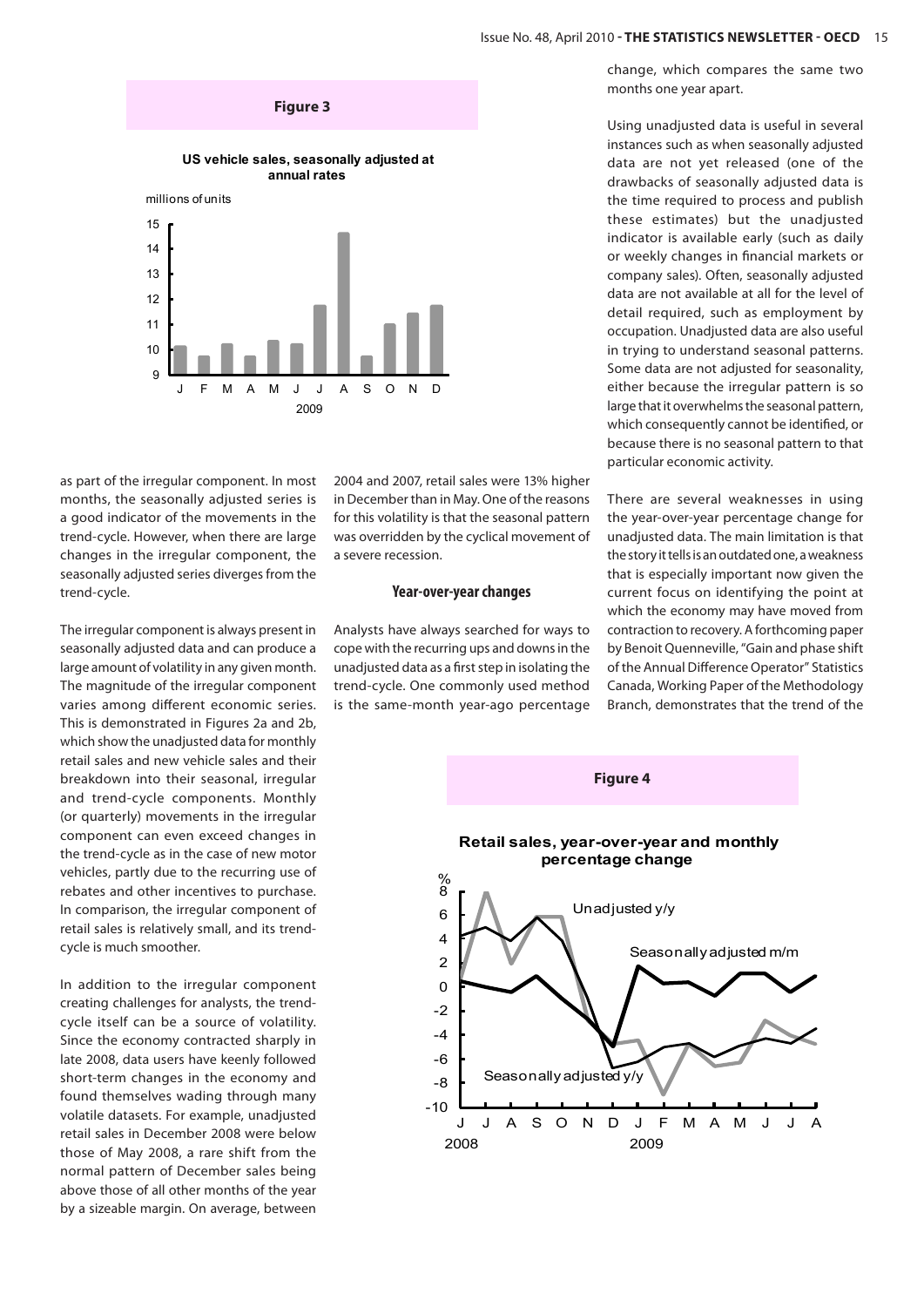#### 16 **THE STATISTICS NEWSLETTER - OECD -** Issue No. 48, April 2010

year-over-year calculation is dominated by what happened, on average, six months earlier rather than what is taking place in the current month. By comparing the latest month to the same month one year ago, the year-over-year calculation is the sum of the twelve monthly changes during that year. For example, the economy in late 2008 and early 2009 contracted sharply. Since the spring of 2009, the Canadian economy has stabilized and begun improving, with moderate gains observed in most series. As a result, the same-month year-ago change throughout 2009 was a mixture of two very different trends.

Given that the central objective of most analysts is to identify the underlying trend-cycle, the year-over-year percentage change for unadjusted data does not perform well as an analytical tool. It does not account for the trading day effect, leaving the analyst wondering if the number or distribution of days is affecting the monthly or quarterly movement. Nor does it address the problem of an outlier month distorting the basis of comparison. The Olympic Games held in Vancouver in February is an example of an outlier month as it created a spike in international travel into British Columbia. When calculating year-over-year changes for February 2010, the increase over February 2009 is exaggerated by the strength in the current month and the decline occurring twelve months later is similarly overstated.

Seasonally adjusted data help address the problem of comparing with an outlier month. When comparing seasonally adjusted data, the analyst examines adjacent months. If there is an event in the previous month that created a large irregular movement, the analyst is more likely to observe this irregular component and discount it. If the size of the irregular component cannot be estimated, the outlier month can be ignored and the trend determined from comparing the current month with earlier months.

The 'cash for clunkers' program in the US, which allowed households with older cars to receive money toward a new vehicle purchased in July and August 2009, is one example of how the issue of an outlier month is partially addressed by using seasonally adjusted data. Some analysts speculated that sales would spike during the 'cash for clunkers' program and then sharply retreat as demand dried up. However, as shown in Figure 3, after a small dip in September, sales followed their pre-clunkers trajectory and by late in 2009 had grown above the pre- 'clunkers' level. Ignoring July, August, and September therefore reveals the underlying trend of the seasonally adjusted series.

While the seasonally adjusted year-overyear change still offers an outdated view of recent trends relative to the month-tomonth change, it does provide context to the monthly analysis by comparing it with the longer-term trend. The year-over-year calculation using seasonally adjusted data is preferable to the same-month year-ago change in unadjusted data, since the trading day adjustments are removed from the data prior to the calculation. As a result, the data are smoother and the trend is clearer, as the year-over-year change in the seasonally adjusted data is not obscured by the presence of trading day effects.

For example, in Figure 4 the decline in retail sales in late 2008 was revealed earlier in the seasonally adjusted year-over-year change and the decline is more gradual than in

the unadjusted data. February 2009 was the weakest month for unadjusted retail sales, dropping 9%. In contrast, the yearover-year change in seasonally retail sales showed a decrease of 5% in February and the trend indicated that the rate of decline was slowing from its low of -7% in December 2008. The gradual improvement in year-over-year seasonally adjusted sales in January accords with the increase that began in monthly seasonally adjusted sales. The main reason for the larger decline in the unadjusted data was that 2008 was a leap year; moreover, this extra day was a Friday, which is the second busiest day of the week for retail sales. The seasonally adjusted data accounted for the effects of the leap year and the additional Friday as part of the overall calendar adjustment, which is why the largest drop in the year-over-year seasonally adjusted retail sales occurred in December 2008, not February 2009.

#### **Conclusion**

Seasonal patterns affect all of the major economic indicators. Because it removes recurring seasonal patterns, seasonal adjustment facilitates analysis by leaving only the irregular pattern to account for when focusing on the underlying cyclical trend. When the economy is steadily growing or contracting, seasonally adjusted data usually offer an easy-to-read update for analysts. Other times, such as when a major labour disruption occurs or a new holiday is instituted, there will be a large irregular component. Moreover, in turbulent economic times, there will be additional volatility in the trend-cycle, requiring analysts to be innovative.

\*Diana Wyman is a senior economic analyst, Current Economic Analysis Group, Statistics Canada.

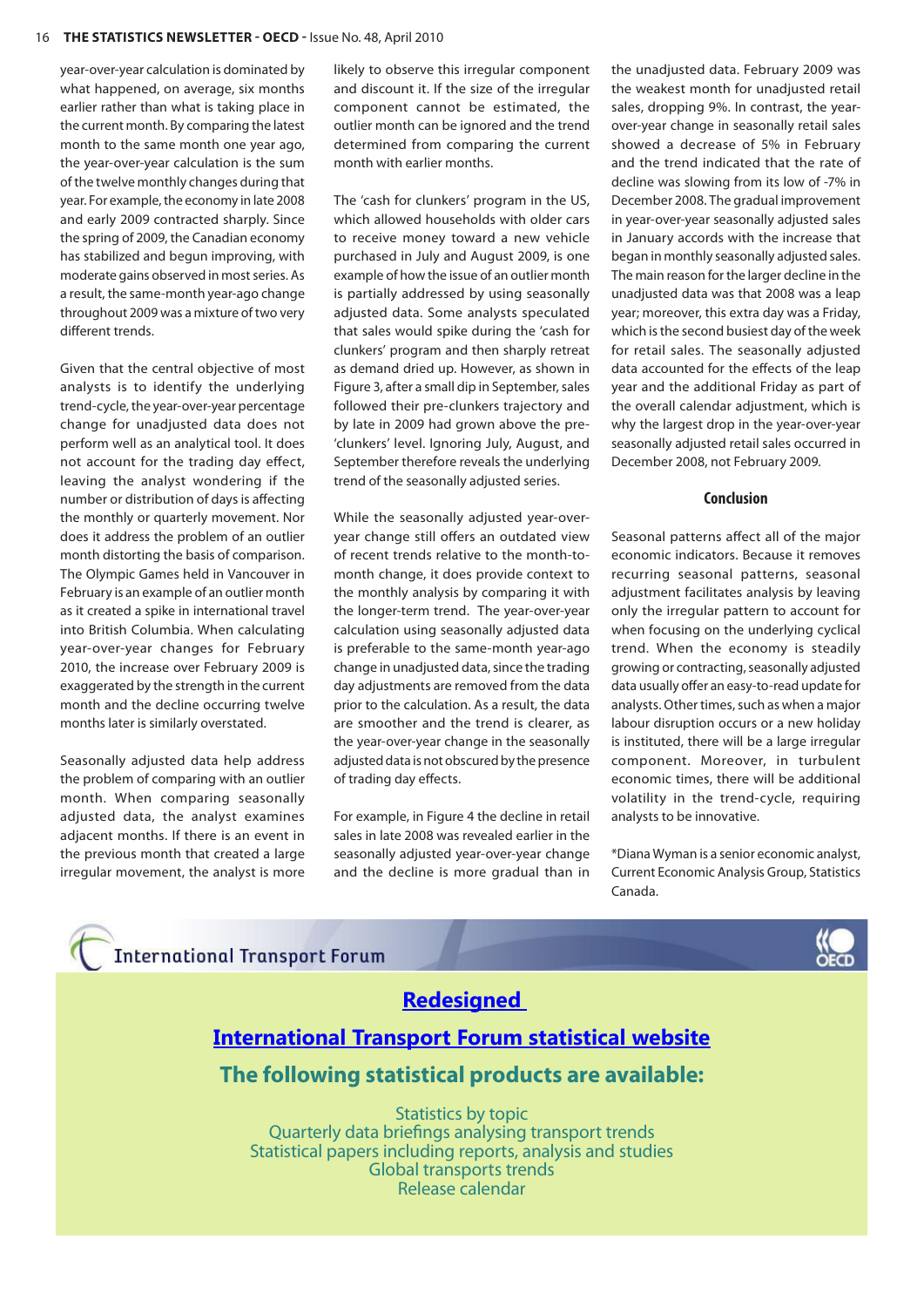



# **News in brief**

### **Training**

**[Constructing Composite](http://composite-indicators.jrc.ec.europa.eu/seminar_ispra_2010/ispra_2010.htm)** 

**[Indicators:](http://composite-indicators.jrc.ec.europa.eu/seminar_ispra_2010/ispra_2010.htm)**

**[From Theory to Practice](http://composite-indicators.jrc.ec.europa.eu/seminar_ispra_2010/ispra_2010.htm)**

Unit of Econometrics and

Applied Statistics

### 20-21 May 2010, Ispra, Italy

### **Objective and content**

To provide participants with general guidelines for constructing composite indicators following the guidelines provided in the OECD (2008) Handbook. Topics covered:

- concept of composite indicator, strengths and weaknesses & domains of frequent use.
- development of the theoretical framework & selection of indicators,
	- preparation of the data set (imputation and normalisation), multivariate analysis,
	- weighting and aggregation methods,
- robustness and sensitivity analysis,
	- presentation and dissemination aspects,
		- tips and tricks

### **The OECD ORBIS database: responding to the need for firm-level micro-data**

Firm-level micro-data have become increasingly important in OECD activities not only for econometric analysis that captures heterogeneity across enterprises but also in order to conduct different and more detailed types of data aggregation (e.g. by geographical unit, firm size, industry).

This OECD working paper describes the development of the OECD ORBIS micro database which includes more than 200 variables providing financial and ownership information for over 44 million companies across the world. The paper provides an overview of the nature of these data, and of the advantages and disadvantages of such administrative micro-data for research. It describes the data included in the OECD ORBIS database and the cleaning procedures that have been undertaken to identify suspicious values.

For further information: [http://www.olis.oecd.org/](http://www.olis.oecd.org/olis/2010doc.nsf/linkTo/std-doc(2010)1) [olis/2010doc.nsf/linkTo/std-doc\(2010\)1](http://www.olis.oecd.org/olis/2010doc.nsf/linkTo/std-doc(2010)1)

### **Forthcoming - OECD Factbook 2010**

OECD Factbook is the best-selling, annual title from the OECD. It provides a global overview of today's major economic, social and environmental indicators, in a range of user-friendly formats.

More countries than ever are covered in greater detail, enabling direct comparisons for many indicators between OECD Members and Brazil, Russian Federation, India, Indonesia, China and South Africa.

In addition, StatLinks below every table and graph contain further data in Excel™ about the other countries currently going through the OECD accession process – Chile, Estonia, Israel and Slovenia.

Each edition of OECD Factbook contains a special chapter - this year the focus is on The Crisis and Beyond.

Available mid-May at [www.oecd.org/bookshop](http://www.oecd.org/bookshop)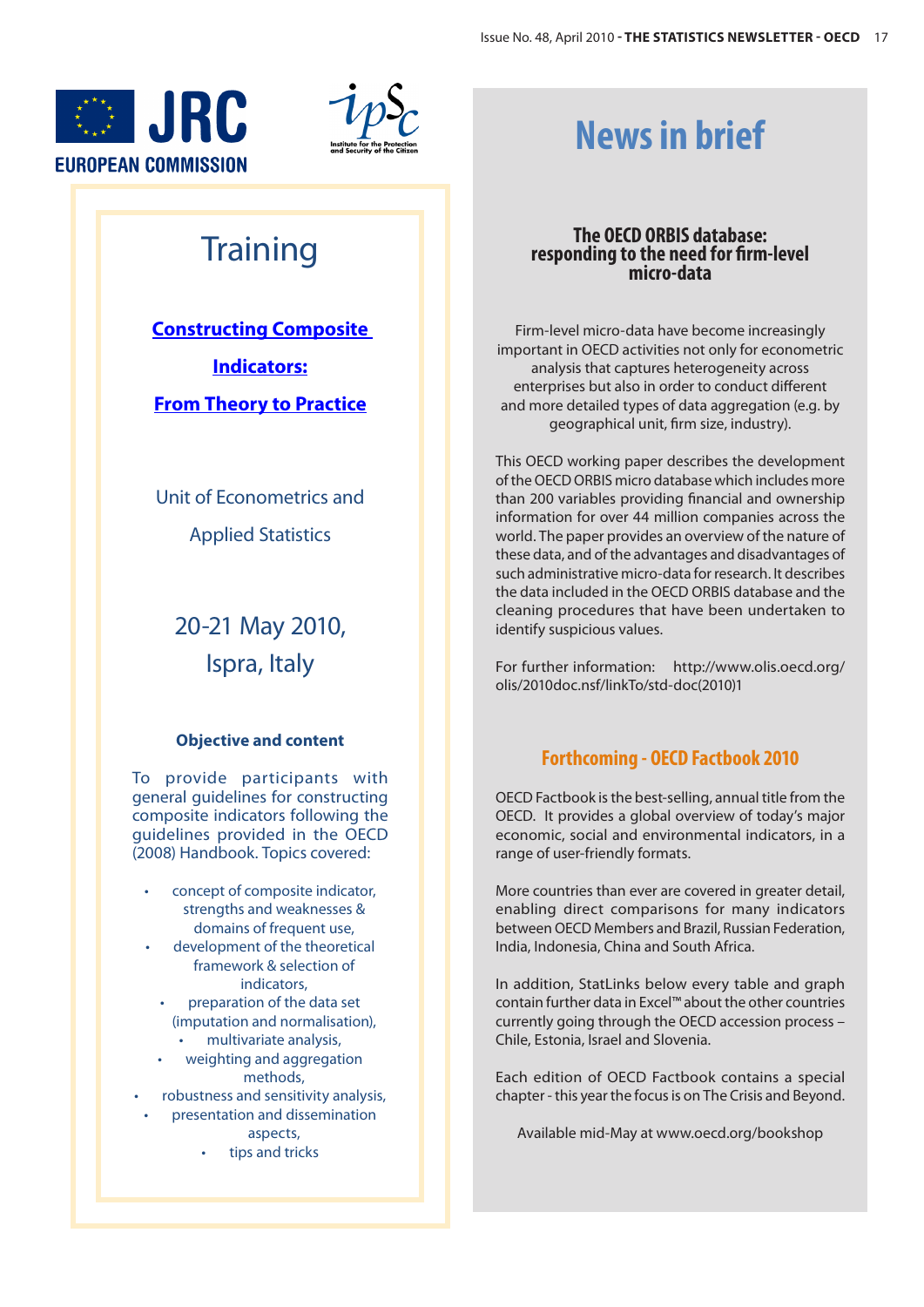### **Out soon**

**Are the New Millennium Learners Making the Grade?** 

Technology Use and Educational Performance in PISA 2006

Using data from PISA 2006, this book analyzes to what extent investments in technology enhance educational outcomes. One of the most striking findings is that the digital divide in education goes beyond the issue of access to technology. A new second form of digital divide has been identified: the one existing between those who have the right competencies to benefit from computer use, and those who do not. These competencies and skills are closely linked to the economic, cultural and social capital of the student. This finding has important implications for policy and practice. Governments should make an effort to clearly convey the message that computer use matters for the education of young people and do their best to engage teachers and schools in raising the frequency of computer use to a level that becomes relevant. If schools and teachers are really committed to the development of 21st century competencies, such an increase will happen naturally. And only in these circumstances will clear correlations between technology use and educational performance emerge.

### **TALIS 2008 Technical Report**

The OECD's new Teaching and Learning International Survey (TALIS) has been designed to provide data and analyses on the conditions needed for effective teaching and learning in schools. As the first international survey with this focus, it seeks to fill important information gaps that have been identified at the national and international levels of education systems.

This TALIS Technical Report describes the development of the TALIS instruments and methods used in sampling, data collection, scaling and data analysis phases of the first round of the survey. It also explains the rigorous quality control programme that operated during the survey process, which included numerous partners and external experts from around the world.

# **Recent publications**

All OECD publications can be ordered on line at: [www.oecd.org/bookshop](http://www.oecd.org/bookshop)

#### **Structural and Demographic Business Statistics 2009**

This publication provides a summary of the information available in the OECD Structural and Demographic Business Statistics (SDBS) database. Key economic variables are presented at the International Standard of Industrial Classification, Revision 3 (ISIC) 2-digit level, for all industries and OECD member countries.

It provides a wealth of information at a very detailed sectoral level including: turnover, value-added, production, operating surplus, employment, labour costs and investment. The breakdown by industrial sector, including services, is supplemented by a further breakdown into business size classes, further enhancing the analytical capabilities of the database. The database also includes business demography statistics such as business birth, death and survival rates as well as the number of high-growth enterprises.

As such, the database and the publication will help answer such questions as: Which sectors have experienced positive/negative growth in recent years? What contribution do small businesses make to economic activity? How does the structure of businesses vary across OECD countries? Which industrial sectors have the highest labour productivity? How does labour productivity vary by business size? Are small and medium enterprises (SMEs) more or less profitable per employee than large businesses? Which sectors invest most?

### **Geographical Distribution of Financial Flows to Developing Countries 2010: Disbursements, Commitments, Country Indicators**

This publication provides comprehensive data on the volume, origin and types of aid and other resource flows to around 150 developing countries for the period 2004-2008. The data show each country's intake of official development assistance and well as other official and private funds from members of the OECD's Development Assistance Committee, multilateral agencies and other key donors. Key development indicators are given for reference.

### **Atlas of Gender and Development How Social Norms Affect Gender Equality in non-OECD Countries**

Illustrated with graphics and maps, the Atlas of Gender and Development gives readers a unique insight into the impact of social institutions - traditions, social norms and cultural practices - on gender equality in 124 non-OECD countries.

The Atlas of Gender and Development is an indispensable tool for development practitioners, policy makers, academics and the wider public. It provides detailed country notes, maps and graphics describing the situation of women in 124 developing and transition countries using a new composite measure of gender inequality - the Social Institutions and Gender Index (SIGI) - developed by the OECD Development Centre.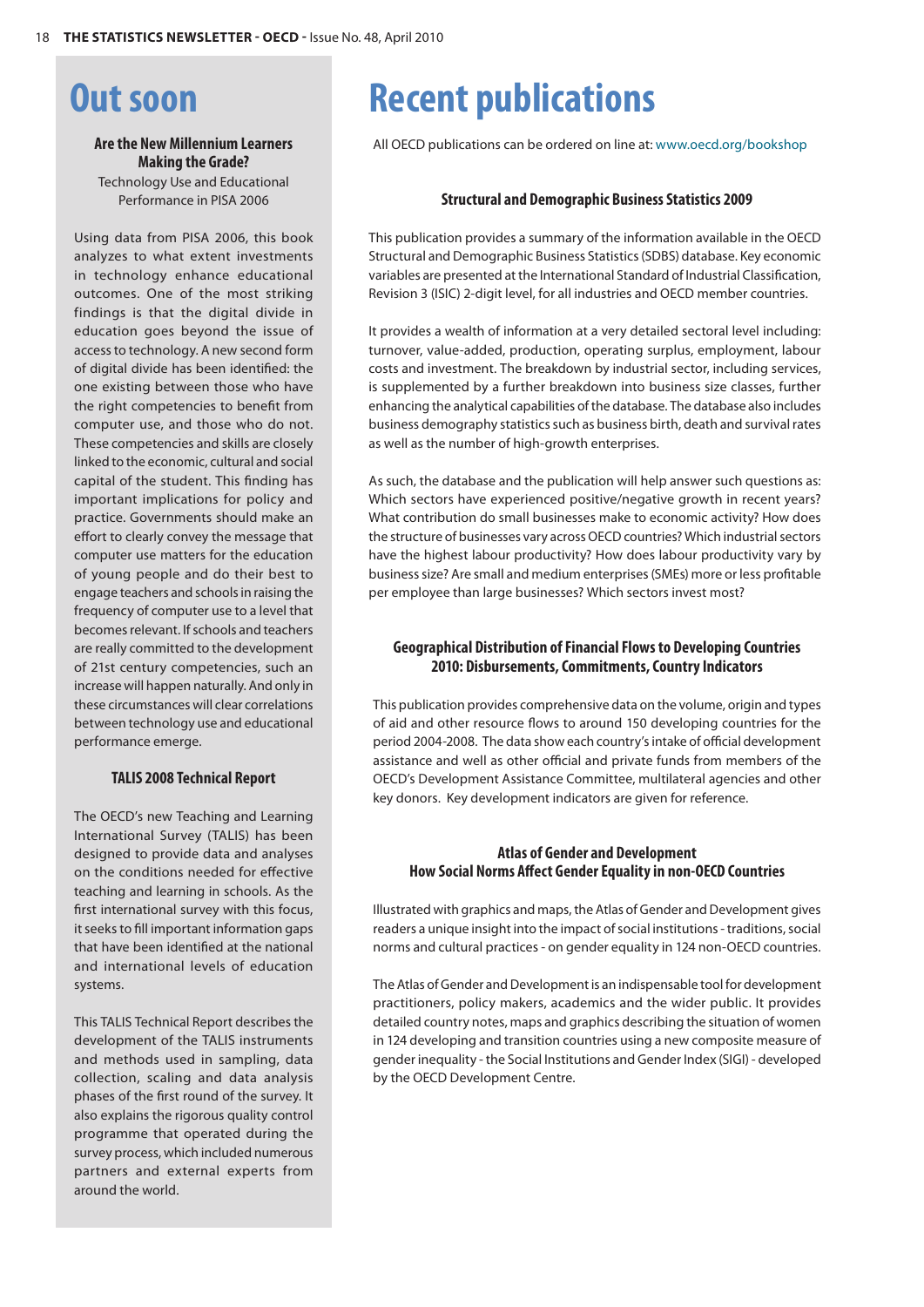# AGENDA FORTHCOMING OECD MEETINGS

| <b>Date</b>      | <b>Meeting</b>                                                                                                                                                                                                                                                                |
|------------------|-------------------------------------------------------------------------------------------------------------------------------------------------------------------------------------------------------------------------------------------------------------------------------|
| 26-29 APRIL 2010 | Meeting on the Management of Statistical Information Systems, Daejeon, Korea, Joint United Nations<br>Economic Commission for Europe (UNECE)/Eurostat/Organization for Economic Cooperation and<br>Development (OECD) (http://www.unece.org/stats/documents/2010.04.msis.htm) |
| 7-8 JUNE 2010    | Committee on Statistics (CSTAT), Statistics Directorate, Paris, France                                                                                                                                                                                                        |

Unless otherwise indicated attendance at OECD meetings and working parties is by invitation only.

# OTHER STATISTICS MEETINGS

| <b>Date</b>      | <b>Meeting</b>                                                                                                                                                             |
|------------------|----------------------------------------------------------------------------------------------------------------------------------------------------------------------------|
| 26-28 APRIL 2010 | Work Session on Gender Statistics, Geneva, Switzerland, United Nations Economic Commission for Europe<br>(UNECE) (http://www.unece.org/stats/documents/2010.04.gender.htm) |
| 28-30 APRIL 2010 | Joint Eurostat/UNECE Work Session on Demographic Projections, Lisbon, Portugal<br>(http://www.unece.org/stats/documents/2010.04.projections.htm)                           |
| 8-10 JUNE 2010   | 58th plenary session of the Conference of European Statisticians, Paris, France                                                                                            |

### **European Conference on Quality in Official Statistics Q2010**

### **Organised by Statistics Finland and Eurostat**

**Venue: Finlandia Hall, Helsinki, Finland, on 4-6 May 2010**

### **For more information:**

### **http://q2010.stat.fi/index/**

Similarly to its predecessors, the Q2010 Conference will offer participants a platform for high-level discussions on various types of quality issues and methodological aspects of statistics production. The Q2010 will in particular focus on meeting current and future challenges for reengineering the statistical business processes of the European Statistical System.